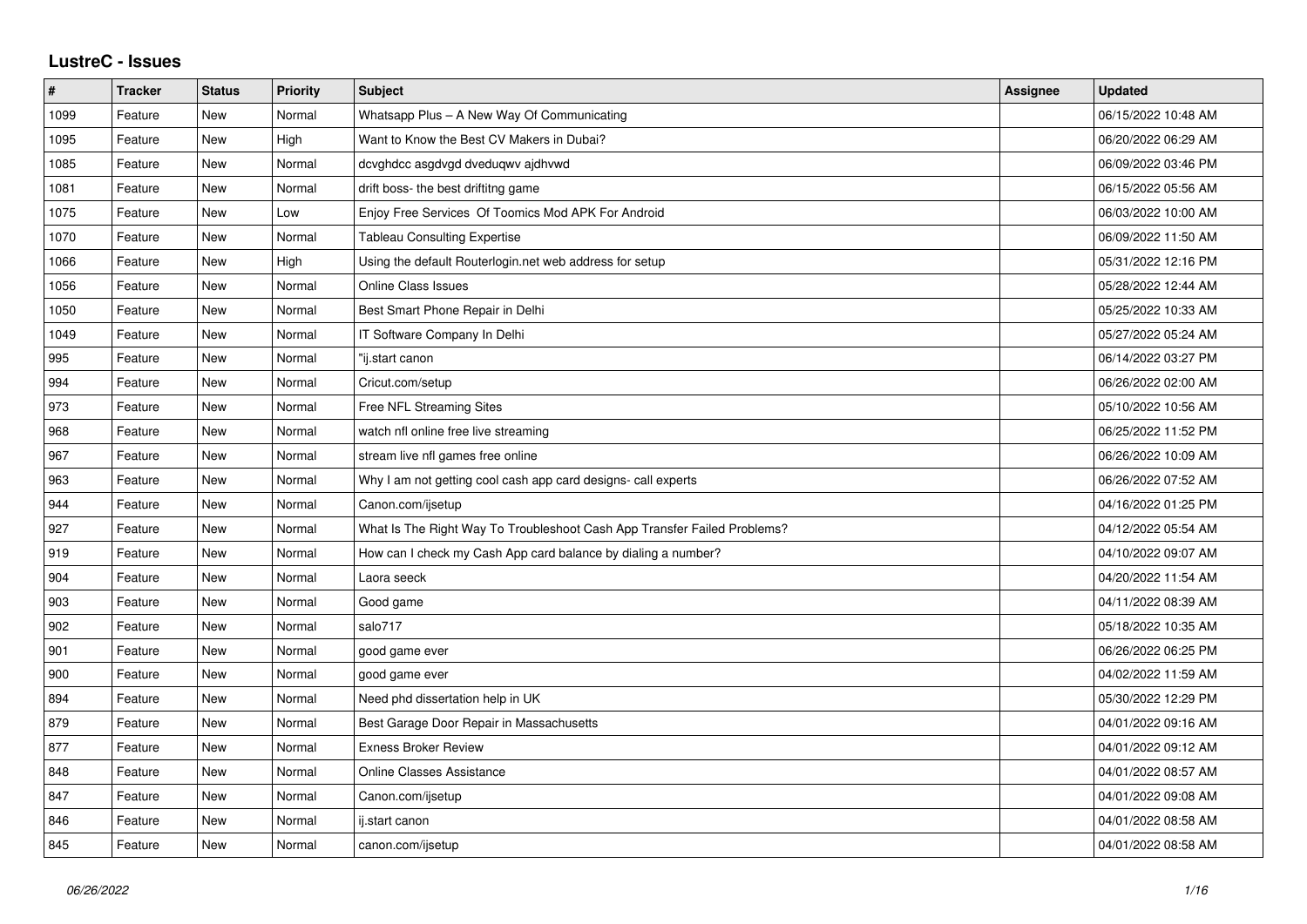| $\sharp$ | <b>Tracker</b> | <b>Status</b> | Priority | <b>Subject</b>                                                            | Assignee | <b>Updated</b>      |
|----------|----------------|---------------|----------|---------------------------------------------------------------------------|----------|---------------------|
| 813      | Feature        | New           | Normal   | Canon.com/ijsetup                                                         |          | 05/25/2022 08:27 AM |
| 812      | Feature        | New           | Normal   | canon.com/ijsetup                                                         |          | 06/26/2022 10:21 AM |
| 810      | Feature        | New           | Normal   | how to remove viruses from a phone                                        |          | 06/26/2022 06:05 PM |
| 806      | Feature        | New           | Normal   | Go everywhere thanks to mapquest driving directions                       |          | 06/25/2022 09:13 PM |
| 794      | Feature        | New           | Normal   | Safe place to buy fifa coins                                              |          | 06/26/2022 06:07 PM |
| 756      | Feature        | New           | Normal   | Your one-stop destination for the thesis writing service                  |          | 04/01/2022 09:01 AM |
| 740      | Feature        | New           | Normal   | Online Thesis Help USA                                                    |          | 06/25/2022 09:42 AM |
| 725      | Feature        | New           | Normal   | What are memo writing services design                                     |          | 06/24/2022 06:24 AM |
| 698      | Feature        | New           | Normal   | Connect with cash app representative to ask about cash app flip scam      |          | 06/26/2022 11:24 AM |
| 693      | Feature        | New           | Normal   | How To Get My Money Back From The Cash App To Your Wallet?                |          | 06/23/2022 02:32 PM |
| 683      | Feature        | New           | Normal   | Game creation                                                             |          | 06/25/2022 11:12 AM |
| 681      | Feature        | New           | High     | <b>Online Class</b>                                                       |          | 06/22/2022 01:12 PM |
| 680      | Feature        | New           | Normal   | Word Jewels 2                                                             |          | 06/26/2022 04:55 AM |
| 669      | Feature        | New           | Normal   | Nursing Assignment Help                                                   |          | 06/25/2022 12:41 PM |
| 665      | Feature        | New           | Normal   | Look for a dedicated help with finance assignment                         |          | 06/26/2022 05:42 AM |
| 654      | Feature        | New           | Normal   | <b>Peach Health Benefits</b>                                              |          | 06/23/2022 05:34 AM |
| 649      | Feature        | New           | Normal   | Pear Health Benefits                                                      |          | 06/26/2022 02:53 PM |
| 648      | Feature        | New           | Normal   | Plum Health Benefits                                                      |          | 06/26/2022 12:08 AM |
| 647      | Feature        | New           | Normal   | <b>Cranberry Health Benefits</b>                                          |          | 06/25/2022 09:21 PM |
| 646      | Feature        | New           | Normal   | Collaborative Research Group                                              |          | 04/01/2022 09:36 AM |
| 637      | Feature        | New           | Normal   | Why do the Outlook rules not work in my account?                          |          | 06/26/2022 06:04 PM |
| 611      | Feature        | New           | Normal   | Buy All Modafinil & Armodafinil Tablets @Buy Modafinil US                 |          | 06/26/2022 05:44 PM |
| 610      | Feature        | New           | Normal   | CheapestMedsShop 100% Safe Medicines Online in USA UK & AUS.              |          | 06/26/2022 04:35 PM |
| 608      | Feature        | New           | Normal   | How To Do Hotmail Password Reset Without Phone Number?                    |          | 04/01/2022 09:22 AM |
| 605      | Feature        | New           | Normal   | What will the future of logo design be like?                              |          | 06/25/2022 03:02 AM |
| 594      | Feature        | New           | Normal   | How does research proposal help online make it easy for me?               |          | 06/23/2022 04:40 PM |
| 558      | Feature        | New           | Normal   | <b>Stunning Classic Sofas</b>                                             |          | 06/25/2022 11:46 PM |
| 557      | Feature        | New           | Normal   | <b>Business Law Assignment Help</b>                                       |          | 06/26/2022 03:01 AM |
| 552      | Feature        | New           | Normal   | Radio rfm and the benefits of radio rfm                                   |          | 06/25/2022 08:02 PM |
| 546      | Feature        | New           | Normal   | Quickbooks Error                                                          |          | 06/25/2022 09:58 PM |
| 545      | Feature        | New           | Normal   | <b>Best Canvas Print Company</b>                                          |          | 06/17/2022 08:25 PM |
| 543      | Feature        | New           | Normal   | Get tech assistance with customer support on ATT Yahoo email login issue. |          | 06/24/2022 05:08 PM |
| 527      | Feature        | New           | Normal   | My Teachers                                                               |          | 06/25/2022 07:28 PM |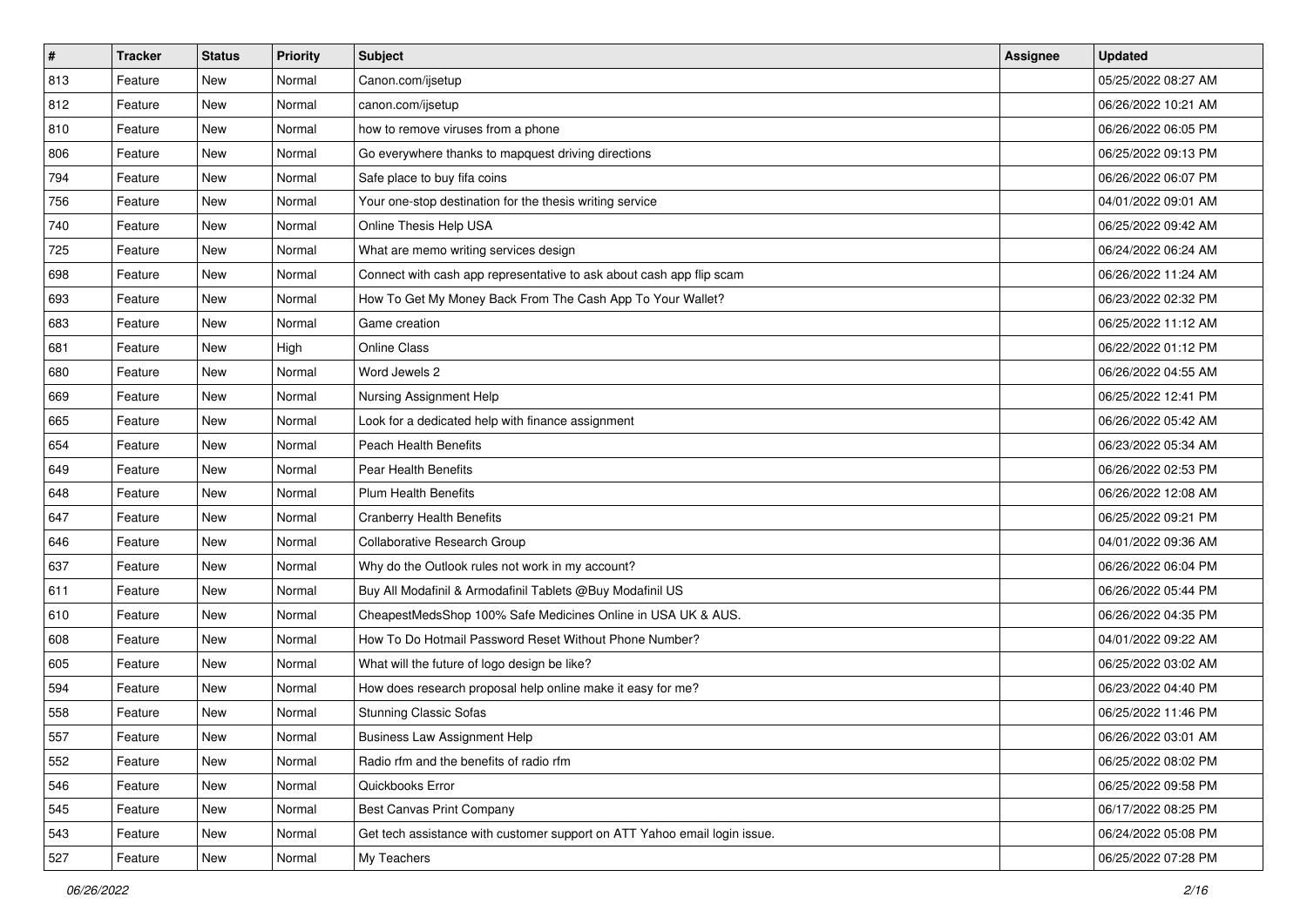| #   | <b>Tracker</b> | <b>Status</b> | <b>Priority</b> | Subject                                                         | <b>Assignee</b> | <b>Updated</b>      |
|-----|----------------|---------------|-----------------|-----------------------------------------------------------------|-----------------|---------------------|
| 522 | Feature        | New           | Normal          | Can You Check App Limits, If Cash app won't let me send money?  |                 | 06/26/2022 11:29 AM |
| 499 | Feature        | New           | Normal          | Discover The Premium Features Of Spotify Mod Apk                |                 | 06/26/2022 05:52 AM |
| 493 | Feature        | New           | High            | chainsaw dance                                                  |                 | 06/26/2022 03:46 PM |
| 491 | Feature        | New           | Normal          | Automatically download and paste Reddit wallpapers into Windows |                 | 06/26/2022 11:49 AM |
| 478 | Feature        | New           | Normal          | Is it safe to install third-party WhatsApp GB?                  |                 | 06/26/2022 03:03 PM |
| 476 | Feature        | New           | High            | <b>American Airlines Reservations</b>                           |                 | 06/26/2022 04:14 AM |
| 277 | Feature        | New           | Normal          | Nike Dunks Replica                                              |                 | 04/01/2022 08:19 AM |
| 276 | Feature        | New           | Normal          | Nike Dunks Replica                                              |                 | 04/01/2022 08:19 AM |
| 272 | Feature        | New           | Normal          | Fashion                                                         |                 | 06/19/2022 08:01 AM |
| 271 | Feature        | New           | Normal          | Fashion                                                         |                 | 06/23/2022 02:36 PM |
| 255 | Feature        | New           | Normal          | best doctor for psoriasis                                       |                 | 06/26/2022 04:49 PM |
| 254 | Feature        | New           | Normal          | best ayurvedic treatment for psoriasis                          |                 | 04/01/2022 08:13 AM |
| 243 | Feature        | New           | Normal          | Reconstruir la pandilla de la mafia en Gangstar Vegas MOD APK   |                 | 06/26/2022 02:20 AM |
| 242 | Feature        | New           | Normal          | Descripción de Torque Pro MOD APK para Android                  |                 | 06/25/2022 04:37 PM |
| 241 | Feature        | New           | Normal          | How to get a complete solution of Big Ideas Math Answers?       |                 | 04/01/2022 08:15 AM |
| 240 | Feature        | New           | Normal          | Juego interesante de Dragon Ball Legends MOD APK                |                 | 06/25/2022 12:21 AM |
| 237 | Feature        | New           | Normal          | HP Printer Assistant Software   Download & Install HP Assistant |                 | 06/26/2022 02:24 PM |
| 229 | Feature        | New           | Normal          | How To Delete Cash App Account? - Check Out the Steps In Detail |                 | 05/01/2022 09:06 PM |
| 220 | Feature        | New           | Normal          | essay writing services                                          |                 | 06/26/2022 04:55 PM |
| 214 | Feature        | New           | Normal          | Five Christmas Apps For Apple Users                             |                 | 06/26/2022 10:10 AM |
| 212 | Feature        | New           | Normal          | How good is the market for gaming mobile apps at the moment?    |                 | 05/17/2022 11:09 AM |
| 207 | Feature        | New           | Low             | real estate lead conversion                                     |                 | 06/25/2022 07:24 AM |
| 204 | Feature        | New           | Normal          | New Car Tyres                                                   |                 | 04/01/2022 08:40 AM |
| 186 | Feature        | New           | Normal          | homoeobazaar                                                    |                 | 04/01/2022 08:40 AM |
| 180 | Feature        | New           | Normal          | homoeobazaar                                                    |                 | 06/26/2022 01:57 PM |
| 177 | Feature        | New           | Normal          | HD lace silky straight human hair wig                           |                 | 04/01/2022 08:41 AM |
| 175 | Feature        | New           | Normal          | All About Cash App Transfer Fail Problems                       |                 | 06/26/2022 01:45 PM |
| 174 | Feature        | New           | Normal          | Digital Marketing Philadelphia                                  |                 | 06/23/2022 07:06 AM |
| 173 | Feature        | New           | Normal          | private limited company registration                            |                 | 06/25/2022 11:13 AM |
| 172 | Feature        | New           | Normal          | pgdm colleges in bangalore                                      |                 | 06/23/2022 10:47 PM |
| 171 | Feature        | New           | Normal          | loan management system                                          |                 | 06/26/2022 01:13 AM |
| 170 | Feature        | New           | Normal          | top mba colleges in bangalore                                   |                 | 06/26/2022 05:46 PM |
| 151 | Feature        | New           | Normal          | Law Essay Writing Service - Assignments Planet                  |                 | 06/26/2022 05:42 PM |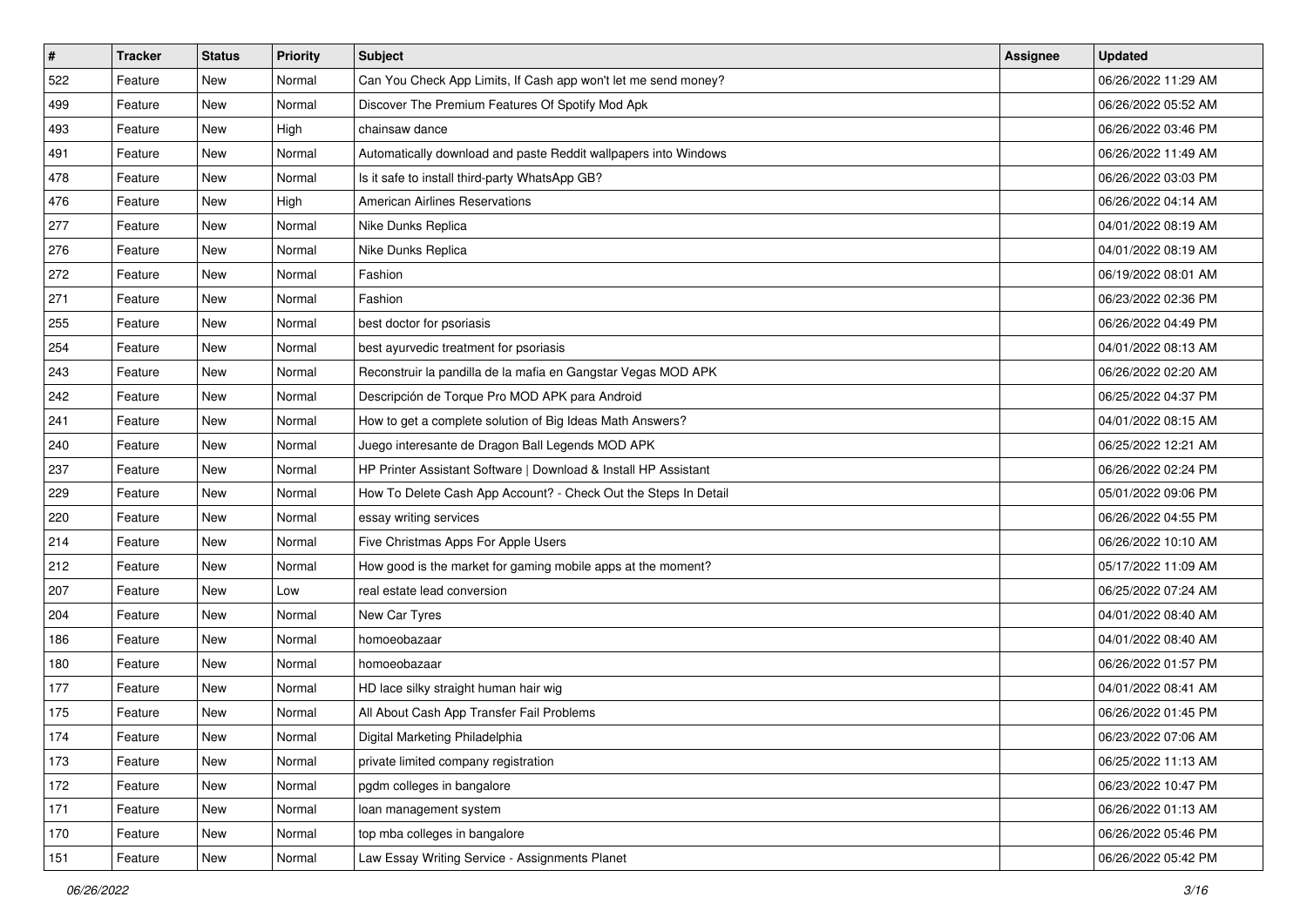| $\vert$ # | Tracker    | <b>Status</b> | <b>Priority</b> | Subject                                                                                                                                                  | <b>Assignee</b> | <b>Updated</b>      |
|-----------|------------|---------------|-----------------|----------------------------------------------------------------------------------------------------------------------------------------------------------|-----------------|---------------------|
| 142       | Feature    | New           | Normal          | About ashimary hair                                                                                                                                      |                 | 06/26/2022 09:07 AM |
| 141       | Feature    | <b>New</b>    | Normal          | Something about jerry curly                                                                                                                              |                 | 06/26/2022 02:02 PM |
| 127       | Feature    | New           | Normal          | replica af1                                                                                                                                              |                 | 04/01/2022 07:55 AM |
| 126       | Feature    | New           | Normal          | Stussy Air Force 1 replica                                                                                                                               |                 | 06/26/2022 05:46 PM |
| 1126      | Bug        | New           | Normal          | 1PLSD                                                                                                                                                    |                 | 06/25/2022 09:36 AM |
| 1125      | Bug        | New           | Normal          | What is Wordscapes?                                                                                                                                      |                 | 06/24/2022 09:05 AM |
| 1124      | Bug        | New           | Normal          | Cookie clicker unblocked                                                                                                                                 |                 | 06/24/2022 05:14 AM |
| 1123      | Bug        | New           | Normal          | Where To Watch FIFA World Cup 2022                                                                                                                       |                 | 06/24/2022 03:51 AM |
| 1122      | <b>Bug</b> | New           | Normal          | Count the number of words on the Microsoft Word application in the phone                                                                                 |                 | 06/23/2022 04:19 AM |
| 1121      | Bug        | New           | Normal          | LustreC do not run                                                                                                                                       |                 | 06/22/2022 08:43 AM |
| 1120      | <b>Bug</b> | New           | Normal          | Summary of 5 best coloring apps on phones                                                                                                                |                 | 06/26/2022 11:32 AM |
| 1119      | Bug        | New           | Normal          | Klondike Solitaire                                                                                                                                       |                 | 06/21/2022 08:25 AM |
| 1118      | Bug        | New           | Normal          | Gameplay Minecraft                                                                                                                                       |                 | 06/21/2022 06:33 AM |
| 1117      | Bug        | New           | Normal          | Equal Words - Word search game for PC and Windows Phone                                                                                                  |                 | 06/21/2022 05:38 AM |
| 1116      | Bug        | New           | Normal          | ipTV smarts pro                                                                                                                                          |                 | 06/26/2022 05:34 PM |
| 1115      | <b>Bug</b> | New           | Normal          | How to access your saved favorite Tiktok                                                                                                                 |                 | 06/26/2022 12:01 PM |
| 1114      | <b>Bug</b> | New           | Normal          | To control the car, all you must do is click to go left or right and release the button to go straight.                                                  |                 | 06/25/2022 10:15 PM |
| 1113      | Bug        | New           | Normal          | Press the button to control your car                                                                                                                     |                 | 06/20/2022 12:09 PM |
| 1112      | Bug        | New           | Normal          | What Cash App Policy Says If Random Person Sent Me Money On Cash App?                                                                                    |                 | 06/20/2022 07:48 AM |
| 1111      | <b>Bug</b> | New           | Normal          | LOLBeans is a fun battle royale game where you race with other players while avoiding obstacles. Reach the end of<br>the course in competitive gameplay! |                 | 06/26/2022 09:17 AM |
| 1108      | Bug        | New           | Normal          | Six Guns Mod Apk Answers Your Questions                                                                                                                  |                 | 06/26/2022 06:26 PM |
| 1106      | Bug        | New           | Normal          | How Do I Get Cash App ++ Without Confronting Any Technical Glitches?                                                                                     |                 | 06/25/2022 09:53 PM |
| 1105      | <b>Bug</b> | New           | High            | What is Mahjong online?                                                                                                                                  |                 | 06/23/2022 04:02 PM |
| 1104      | Bug        | New           | Normal          | Idle game fix bug                                                                                                                                        |                 | 06/26/2022 06:52 PM |
| 1103      | Bug        | New           | Normal          | Idle game fix bug                                                                                                                                        |                 | 06/25/2022 09:08 PM |
| 1102      | Bug        | New           | Normal          | Charlottesville Travel Guide?                                                                                                                            |                 | 06/26/2022 07:44 AM |
| 1101      | <b>Bug</b> | New           | Normal          | How to Delete Cash App History at once?                                                                                                                  |                 | 06/16/2022 06:49 AM |
| 1098      | <b>Bug</b> | New           | Normal          | Life of a Fisherman                                                                                                                                      |                 | 06/26/2022 05:16 PM |
| 1097      | <b>Bug</b> | New           | Normal          | Race and experience new life.                                                                                                                            |                 | 06/26/2022 04:22 PM |
| 1096      | <b>Bug</b> | New           | Normal          | Race and experience new life.                                                                                                                            |                 | 06/26/2022 06:07 PM |
| 1094      | <b>Bug</b> | New           | Normal          | What time does direct deposit hit Cash App?                                                                                                              |                 | 06/14/2022 03:27 PM |
| 1092      | <b>Bug</b> | New           | Normal          | Ellison Estate Vineyard                                                                                                                                  |                 | 06/20/2022 12:03 PM |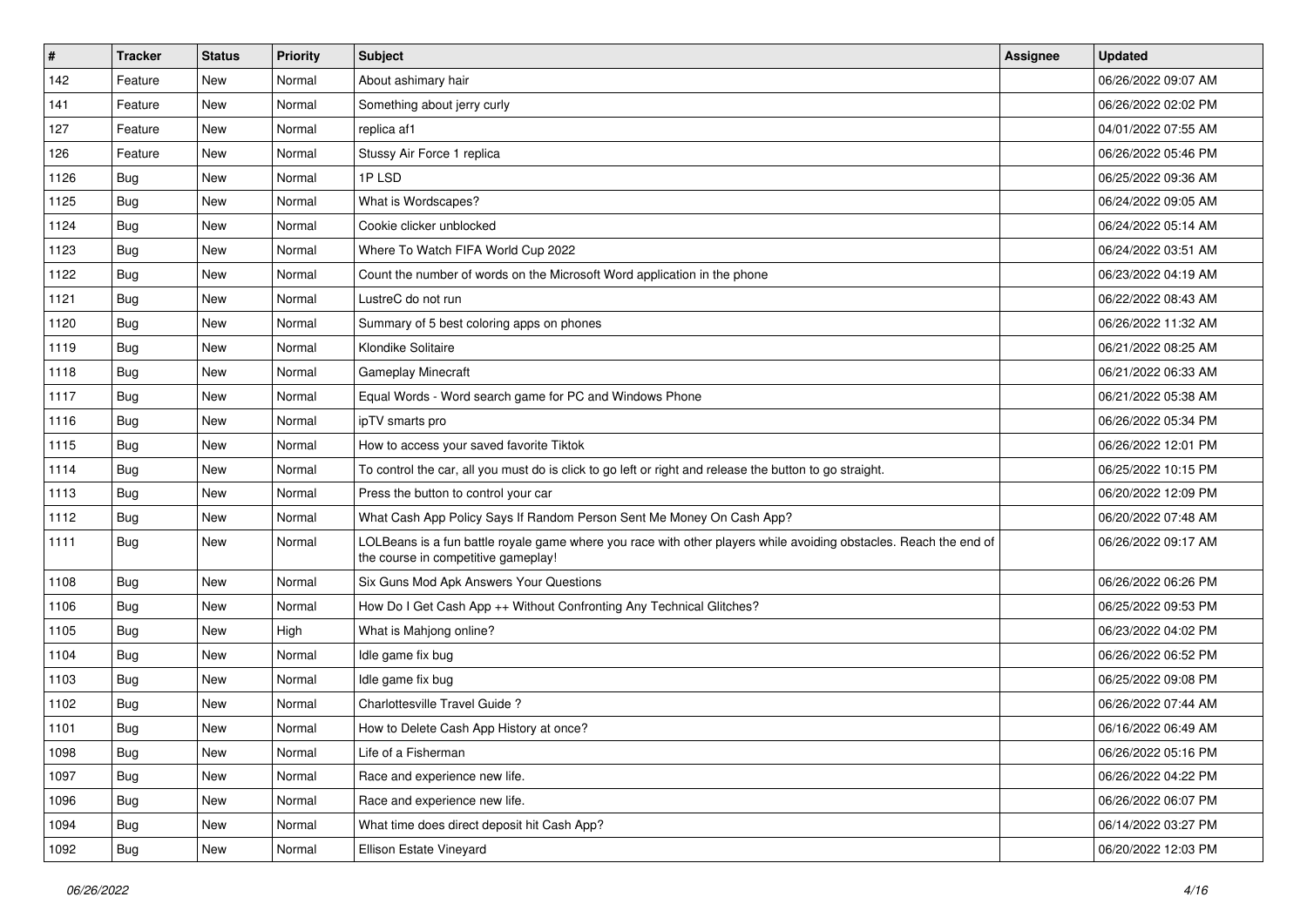| $\pmb{\#}$ | <b>Tracker</b> | <b>Status</b> | <b>Priority</b> | <b>Subject</b>                                               | <b>Assignee</b> | <b>Updated</b>      |
|------------|----------------|---------------|-----------------|--------------------------------------------------------------|-----------------|---------------------|
| 1091       | Bug            | New           | Normal          | Find family fun indoors and outdoors in the Jungfrau Region  |                 | 06/14/2022 09:33 AM |
| 1090       | Bug            | New           | Normal          | Pay Someone To Do My Assignment                              |                 | 06/11/2022 03:15 PM |
| 1089       | Bug            | New           | Normal          | Pay Someone To Do My Assignment                              |                 | 06/15/2022 04:44 AM |
| 1087       | Bug            | New           | Normal          | How do new writers start out?                                |                 | 06/10/2022 03:25 PM |
| 1084       | Bug            | <b>New</b>    | Normal          | <b>Trippie Redd</b>                                          |                 | 06/11/2022 09:05 AM |
| 1083       | Bug            | New           | Normal          | coin base review                                             |                 | 06/11/2022 09:13 AM |
| 1082       | Bug            | New           | Normal          | Reset chime bank password without phone number               |                 | 06/15/2022 11:56 AM |
| 1080       | Bug            | New           | Normal          | How to use Math Wallet   Nexo wallet   CoinTiger Exchange    |                 | 06/15/2022 11:56 AM |
| 1079       | <b>Bug</b>     | New           | Normal          | How to get cheap psychology assignment?                      |                 | 06/15/2022 06:00 AM |
| 1078       | Bug            | New           | Normal          | What Bank Is Cash App On Plaid? Find Clarity And Assistance  |                 | 06/15/2022 11:56 AM |
| 1077       | Bug            | New           | Normal          | Les excellentes façons d'utiliser ces images                 |                 | 06/26/2022 02:59 PM |
| 1076       | Bug            | New           | Normal          | DedicatedHosting4u                                           |                 | 06/11/2022 09:15 AM |
| 1073       | Bug            | New           | Normal          | Cricut Design Space                                          |                 | 06/07/2022 09:34 PM |
| 1072       | <b>Bug</b>     | New           | Normal          | ij.start canon                                               |                 | 06/21/2022 06:56 PM |
| 1071       | <b>Bug</b>     | New           | Normal          | Cinema HD Review - Cinemahdv2.net                            |                 | 06/21/2022 06:54 PM |
| 1069       | Bug            | New           | Normal          | how to get cash app support phone number 24*7 available      |                 | 06/21/2022 08:36 PM |
| 1068       | <b>Bug</b>     | New           | Normal          | 123.hp.com/laserjet                                          |                 | 05/31/2022 12:22 PM |
| 1067       | Bug            | <b>New</b>    | Normal          | Cricut.com/setup                                             |                 | 05/31/2022 12:19 PM |
| 1065       | Bug            | New           | Normal          | The top foreign language training game in 2022               |                 | 06/07/2022 04:05 AM |
| 1063       | <b>Bug</b>     | New           | Normal          | 123.hp.com/laserjet                                          |                 | 05/28/2022 12:27 PM |
| 1062       | <b>Bug</b>     | New           | Normal          | Cricut.com/setup                                             |                 | 05/28/2022 12:26 PM |
| 1061       | <b>Bug</b>     | New           | Normal          | Cricut.com/setup                                             |                 | 05/28/2022 12:24 PM |
| 1060       | Bug            | <b>New</b>    | Normal          | How to Use Panda Helper to Speed Up Your iOS                 |                 | 05/28/2022 09:12 AM |
| 1059       | Bug            | New           | Normal          | 123.hp.com/laserjet                                          |                 | 05/28/2022 08:29 AM |
| 1058       | Bug            | New           | Normal          | Cricut.com/setup                                             |                 | 05/28/2022 08:28 AM |
| 1057       | Bug            | New           | Normal          | <b>CCPlay Education Edition APK</b>                          |                 | 06/07/2022 04:07 AM |
| 1053       | <b>Bug</b>     | New           | Normal          | Game Geometry Dash                                           |                 | 05/26/2022 11:30 AM |
| 1052       | <b>Bug</b>     | New           | Normal          | Build Now GG is a new battle royale game.                    |                 | 05/26/2022 04:24 AM |
| 1051       | Bug            | New           | Normal          | Dental Supplies USA                                          |                 | 06/11/2022 09:20 PM |
| 1048       | Bug            | New           | Normal          | So zeigen Sie ein Instagram-Profilbild an und vergrößern es  |                 | 05/25/2022 06:56 AM |
| 1046       | Bug            | New           | Normal          | 123.hp.com/laserjet                                          |                 | 05/24/2022 10:46 AM |
| 1045       | Bug            | New           | Normal          | Cricut.com/setup                                             |                 | 05/24/2022 10:45 AM |
| 1044       | <b>Bug</b>     | New           | Normal          | Can I Disapprove If Random Person Sent Me Money On Cash App? |                 | 05/26/2022 03:51 PM |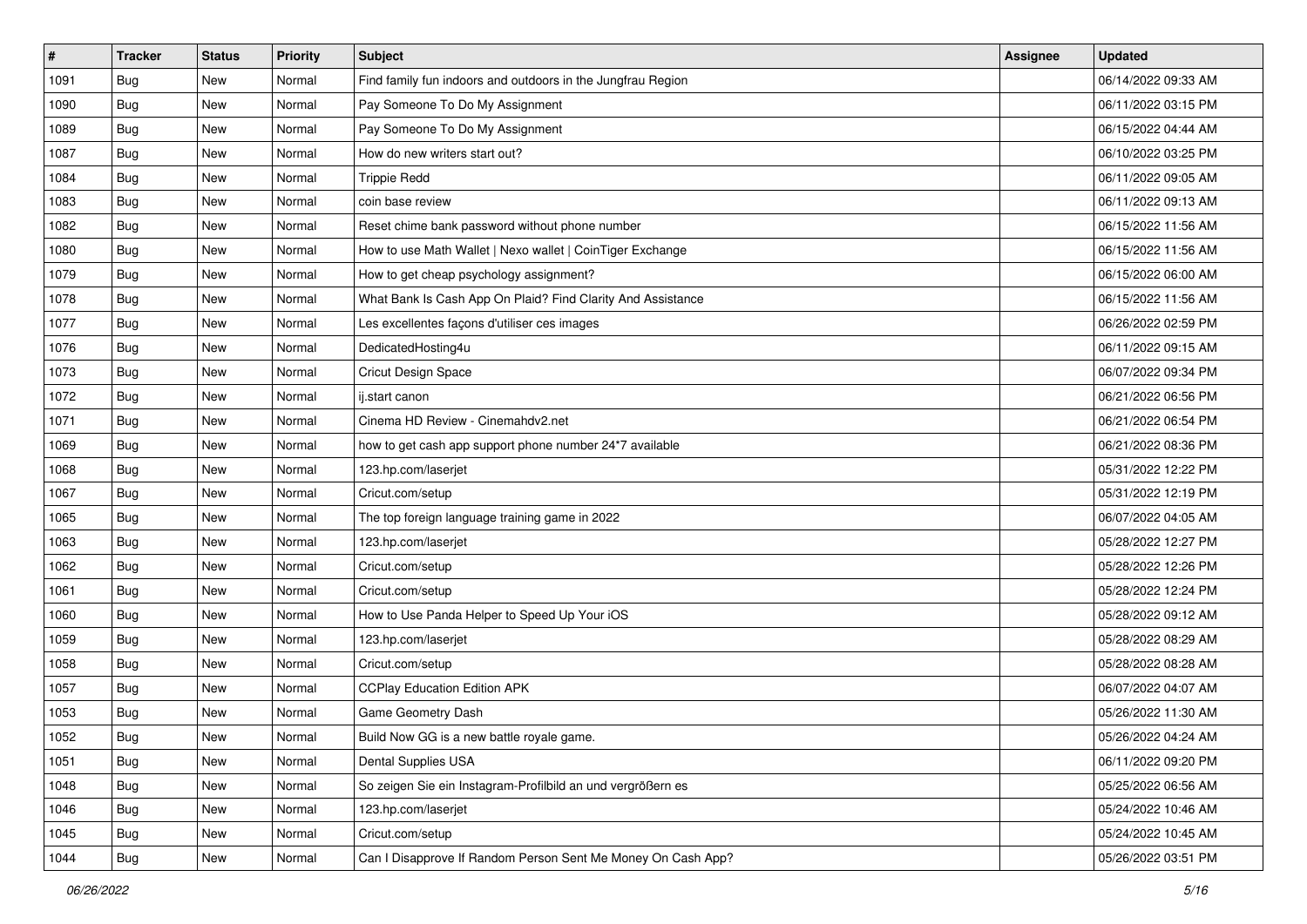| $\vert$ # | Tracker    | <b>Status</b> | <b>Priority</b> | <b>Subject</b>                                                             | Assignee | <b>Updated</b>      |
|-----------|------------|---------------|-----------------|----------------------------------------------------------------------------|----------|---------------------|
| 1043      | <b>Bug</b> | New           | Normal          | What Is The Right Way To Troubleshoot Cash App Transfer Failed Problems?   |          | 05/25/2022 01:16 PM |
| 1042      | Bug        | New           | Normal          | How to set up direct deposit on cash app?                                  |          | 05/25/2022 01:17 PM |
| 1041      | Bug        | New           | Normal          | Count words in Word on the computer                                        |          | 05/27/2022 02:16 PM |
| 1040      | Bug        | <b>New</b>    | Normal          | thabet                                                                     |          | 05/19/2022 08:05 PM |
| 1039      | Bug        | <b>New</b>    | Normal          | How to Get Tickmill Bonuses for Free                                       |          | 05/26/2022 05:43 PM |
| 1036      | Bug        | New           | Normal          | <b>VPS Material</b>                                                        |          | 05/18/2022 09:34 PM |
| 1034      | Bug        | New           | Normal          | Download Teaching Feeling For Android                                      |          | 05/20/2022 09:25 AM |
| 1033      | Bug        | <b>New</b>    | Normal          | The best slope 2 online games to play right now                            |          | 05/17/2022 10:55 AM |
| 1032      | Bug        | New           | Normal          | How To Play The Wordle Game                                                |          | 05/17/2022 10:37 AM |
| 1031      | Bug        | New           | Normal          | <b>IAFT Traders Union</b>                                                  |          | 05/16/2022 03:14 PM |
| 1030      | Bug        | New           | Normal          | <b>IAFT Traders Union</b>                                                  |          | 05/16/2022 03:13 PM |
| 1029      | Bug        | <b>New</b>    | Normal          | 5 Reasons Why People Love Coloring Pages?                                  |          | 05/16/2022 11:53 AM |
| 1028      | Bug        | <b>New</b>    | Normal          | The Best Free Online Game to Play with Friends                             |          | 05/16/2022 05:00 AM |
| 1027      | <b>Bug</b> | New           | Normal          | Word hurdle: Viral and Fun Online Game                                     |          | 06/25/2022 06:13 PM |
| 1026      | Bug        | New           | Normal          | New Puzzle Game for All Age - Dordle                                       |          | 06/25/2022 06:17 PM |
| 1025      | Bug        | New           | Normal          | how to change the logo in wordpress                                        |          | 06/25/2022 06:20 PM |
| 1024      | Bug        | <b>New</b>    | Normal          | How to choose the right broker                                             |          | 06/25/2022 06:23 PM |
| 1023      | Bug        | <b>New</b>    | Normal          | Questions That Are Typically Asked About Trap The Cat                      |          | 05/14/2022 03:51 AM |
| 1022      | <b>Bug</b> | New           | Normal          | 123.hp.com/laserjet                                                        |          | 05/13/2022 01:25 PM |
| 1021      | Bug        | New           | Normal          | Cricut.com/setup                                                           |          | 05/26/2022 12:21 AM |
| 1020      | <b>Bug</b> | New           | Normal          | Cricut.com/setup                                                           |          | 05/13/2022 11:14 AM |
| 1019      | Bug        | <b>New</b>    | Normal          | Cricut.com/setup                                                           |          | 05/13/2022 11:13 AM |
| 1018      | Bug        | New           | Normal          | So erhalten Sie ein kostenloses Hörbuch                                    |          | 06/26/2022 01:15 PM |
| 1016      | Bug        | New           | Normal          | Klondike Solitaire                                                         |          | 05/12/2022 09:03 AM |
| 1015      | Bug        | New           | Normal          | Is it possible to send books for free?                                     |          | 05/11/2022 04:05 PM |
| 1014      | Bug        | <b>New</b>    | Normal          | how to get chime routing and account number ? chime routing number florida |          | 05/11/2022 12:42 PM |
| 1013      | <b>Bug</b> | New           | Normal          | ij.start canon                                                             |          | 05/11/2022 11:31 AM |
| 1012      | Bug        | New           | Normal          | Cricut.com/setup                                                           |          | 05/11/2022 11:30 AM |
| 1011      | Bug        | New           | Normal          | Summary of 10 best coloring apps on phones                                 |          | 05/11/2022 10:58 AM |
| 1009      | Bug        | New           | Normal          | How to change routing number on Cash App?                                  |          | 05/11/2022 07:13 AM |
| 1008      | Bug        | New           | Normal          | Who was the first black woman to anchor a newscast?                        |          | 05/10/2022 03:13 PM |
| 1007      | Bug        | New           | Normal          | "ij.start canon                                                            |          | 05/18/2022 10:40 AM |
| 1006      | <b>Bug</b> | New           | Normal          | Cricut.com/setup                                                           |          | 05/10/2022 01:22 PM |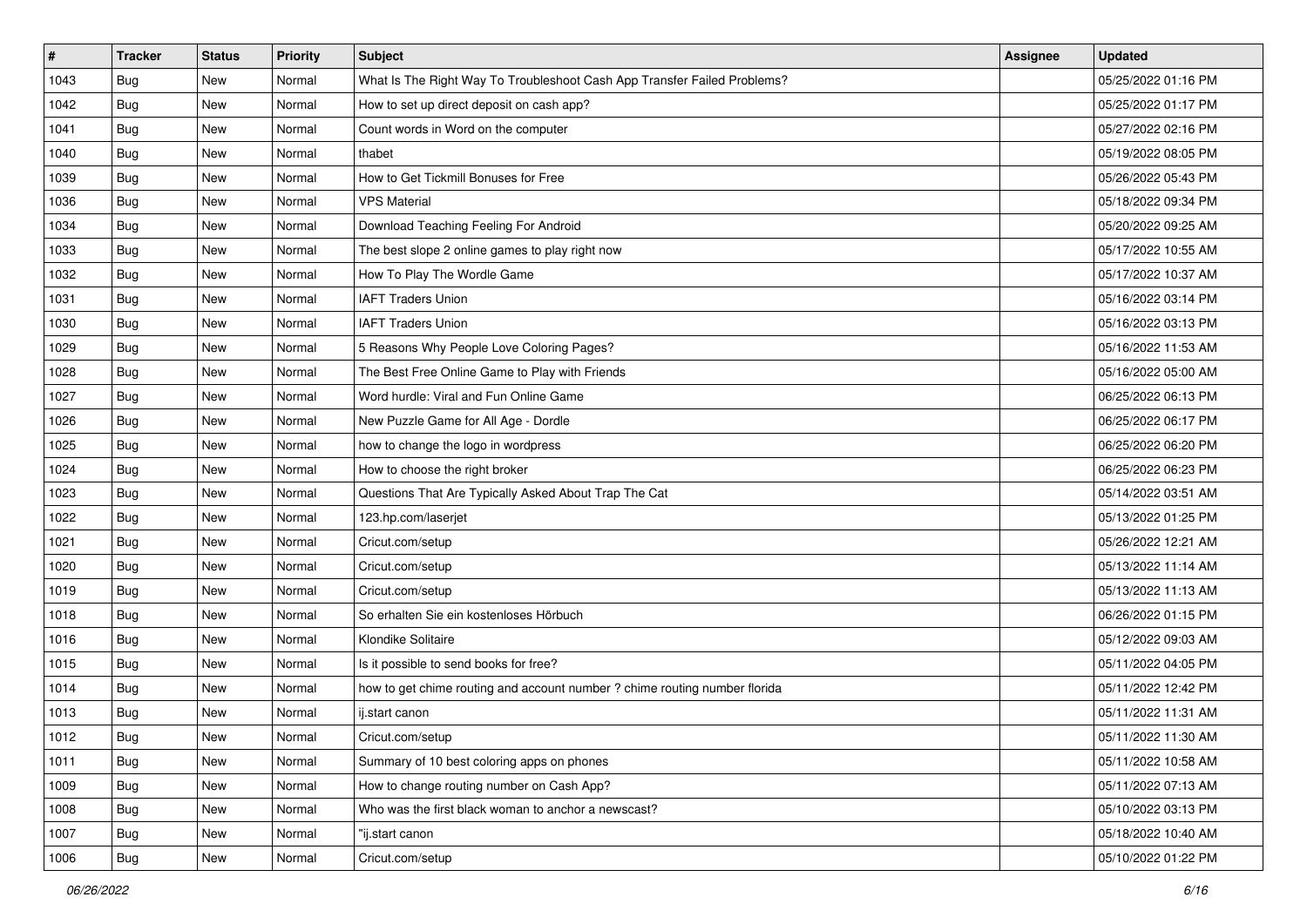| $\vert$ # | <b>Tracker</b> | <b>Status</b> | <b>Priority</b> | Subject                                                                     | <b>Assignee</b> | <b>Updated</b>      |
|-----------|----------------|---------------|-----------------|-----------------------------------------------------------------------------|-----------------|---------------------|
| 1005      | <b>Bug</b>     | New           | High            | Nursing Assignment Help in UK                                               |                 | 05/13/2022 05:33 PM |
| 1004      | <b>Bug</b>     | New           | Normal          | you get to pinch and drag a man with a very flexible face                   |                 | 05/10/2022 10:59 AM |
| 1002      | Bug            | New           | Normal          | Chemistry Assignment Help                                                   |                 | 06/04/2022 09:58 AM |
| 1001      | <b>Bug</b>     | New           | Normal          | Venmo Keep Saying Error?                                                    |                 | 06/16/2022 02:11 PM |
| 999       | Bug            | New           | Normal          | Is there a way to find Google Feud answers?                                 |                 | 05/07/2022 08:58 AM |
| 998       | <b>Bug</b>     | New           | Normal          | Is It Hard to Solve Wordle An                                               |                 | 05/13/2022 06:39 PM |
| 997       | Bug            | New           | Normal          | 123.hp.com/laserjet                                                         |                 | 05/06/2022 05:33 AM |
| 996       | <b>Bug</b>     | New           | Normal          | Cricut.com/setup                                                            |                 | 05/06/2022 05:32 AM |
| 993       | Bug            | New           | Normal          | IO Games Free Online                                                        |                 | 06/26/2022 09:41 AM |
| 992       | Bug            | New           | Normal          | So vergrößern Sie Ihr Instagram-Profilbild                                  |                 | 05/04/2022 08:46 AM |
| 991       | <b>Bug</b>     | New           | Normal          | <b>MDMA MOLLY</b>                                                           |                 | 05/03/2022 12:03 AM |
| 990       | Bug            | New           | Normal          | Mushrooms                                                                   |                 | 06/26/2022 05:41 AM |
| 989       | <b>Bug</b>     | New           | Normal          | Barewoods Wax Cigar                                                         |                 | 06/26/2022 09:19 AM |
| 988       | Bug            | New           | Normal          | <b>Medicinal Mushrooms</b>                                                  |                 | 05/06/2022 06:06 AM |
| 987       | <b>Bug</b>     | New           | Normal          | <b>Medicinal Mushrooms</b>                                                  |                 | 05/02/2022 11:59 PM |
| 985       | Bug            | New           | Normal          | Find out the vitality of Facebook Phone Number:                             |                 | 05/06/2022 06:34 AM |
| 984       | <b>Bug</b>     | New           | Normal          | How to disable, permanently delete Twitter account on phone, PC             |                 | 06/26/2022 08:28 AM |
| 983       | Bug            | New           | Normal          | Finding issue in tekken 3 game?                                             |                 | 05/28/2022 02:34 PM |
| 982       | <b>Bug</b>     | New           | Normal          | Five sites that let you download free scenarios for your iPhone             |                 | 05/07/2022 09:34 PM |
| 981       | Bug            | New           | Normal          | VidMate Mod APK                                                             |                 | 05/06/2022 09:22 AM |
| 980       | Bug            | New           | Normal          | Free Gas Cards for the Unemployed                                           |                 | 04/28/2022 06:25 AM |
| 979       | <b>Bug</b>     | New           | Normal          | Free Gas Cards for the Unemployed                                           |                 | 06/25/2022 09:02 PM |
| 978       | Bug            | New           | Normal          | Delamore Lodge is a place to stay.                                          |                 | 04/27/2022 11:41 AM |
| 977       | <b>Bug</b>     | New           | Normal          | Fans of the Old Country will like this book.                                |                 | 06/26/2022 05:54 AM |
| 975       | <b>Bug</b>     | New           | Normal          | Payback 2 Mod APK                                                           |                 | 05/05/2022 10:56 AM |
| 974       | Bug            | New           | Normal          | Watch NCAA Football Live Streaming Free                                     |                 | 06/26/2022 05:33 PM |
| 972       | <b>Bug</b>     | New           | Normal          | How To Borrow Money From The Cash App? Get To Know About The Same           |                 | 04/25/2022 07:30 AM |
| 971       | <b>Bug</b>     | New           | Normal          | How Do I Check Balance On Cash App Card With Optimum Ease?                  |                 | 04/23/2022 08:43 PM |
| 970       | Bug            | New           | Normal          | The Amount Of Time Does Cash App Direct Deposit Time Take?                  |                 | 06/26/2022 07:32 PM |
| 969       | Bug            | New           | Normal          | Watch NCAA Football Live Match Free                                         |                 | 04/23/2022 07:29 AM |
| 966       | Bug            | New           | Normal          | How to Download the Filmes                                                  |                 | 04/23/2022 04:04 AM |
| 965       | <b>Bug</b>     | New           | Normal          | Go with cash app customer service to know where I can load my cash app card |                 | 04/22/2022 01:07 PM |
| 964       | Bug            | New           | Normal          | Can I Fix Cash App Transfer Failed Issues By Adding Sufficient Funds?       |                 | 06/26/2022 07:21 AM |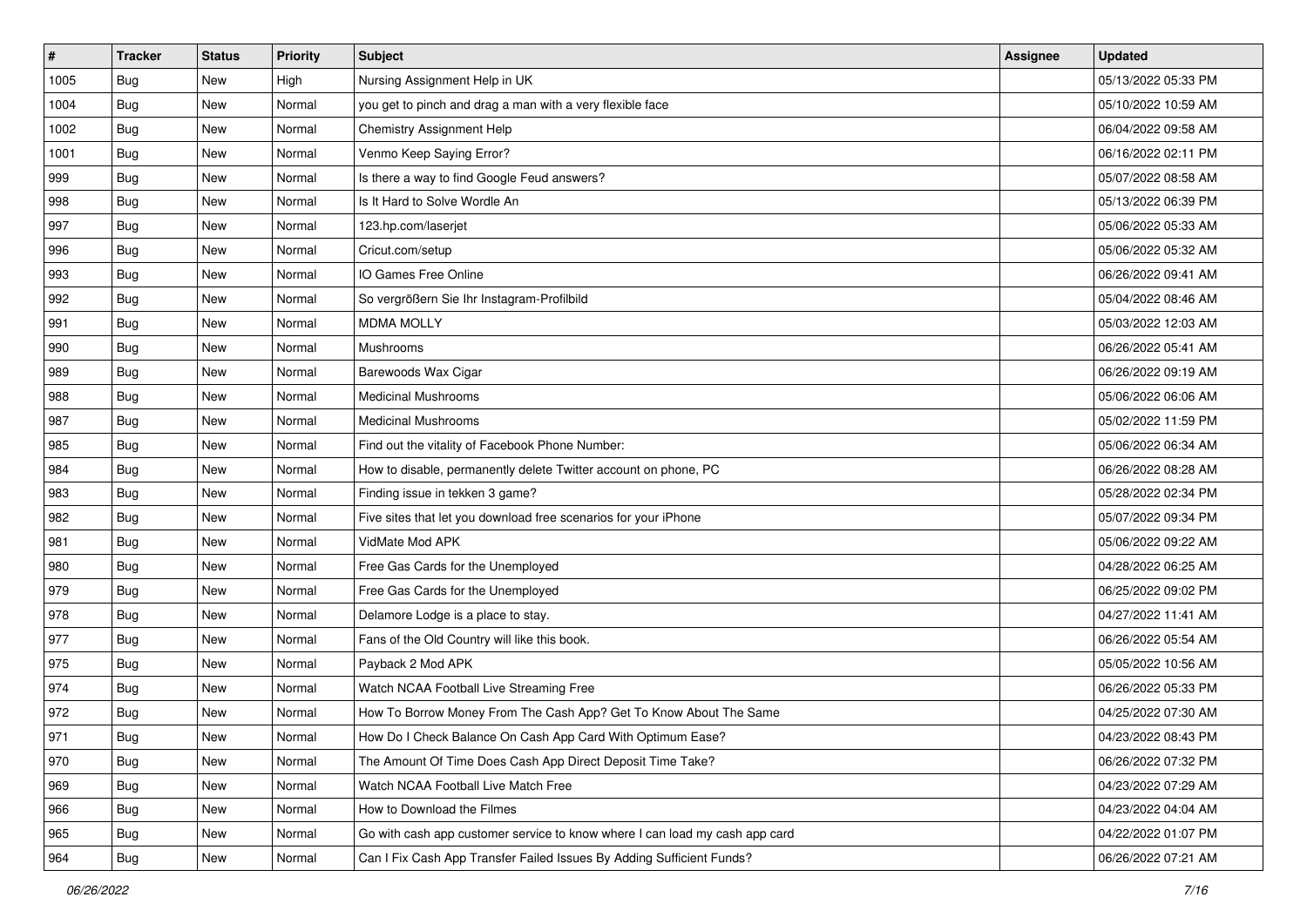| #   | <b>Tracker</b> | <b>Status</b> | <b>Priority</b> | Subject                                                                                | <b>Assignee</b> | <b>Updated</b>      |
|-----|----------------|---------------|-----------------|----------------------------------------------------------------------------------------|-----------------|---------------------|
| 962 | <b>Bug</b>     | New           | Normal          | Kostenlose Hörbücher                                                                   |                 | 05/20/2022 08:56 AM |
| 961 | Bug            | New           | Normal          | TeaTv is an Android                                                                    |                 | 06/26/2022 02:02 PM |
| 959 | Bug            | New           | Normal          | Get connected with cash app team-How to get money off cash app at walmart without card |                 | 04/20/2022 08:18 AM |
| 958 | <b>Bug</b>     | New           | Normal          | Avail Cash app support service to know Sutton bank cash app number                     |                 | 06/26/2022 08:46 AM |
| 957 | Bug            | New           | Normal          | From Where I Can Get Cheap Writing Services?                                           |                 | 04/20/2022 05:06 AM |
| 956 | <b>Bug</b>     | New           | Normal          | FNF Free Mods Online                                                                   |                 | 06/25/2022 09:59 PM |
| 954 | <b>Bug</b>     | New           | Normal          | AZ Screen Recorder Mod                                                                 |                 | 06/25/2022 11:24 PM |
| 953 | <b>Bug</b>     | New           | Normal          | Manga Dogs - Read Your Favorite Comics on Your Smartphone                              |                 | 04/20/2022 05:25 AM |
| 952 | Bug            | New           | Normal          | Canon IJ Network Tool                                                                  |                 | 06/26/2022 10:35 AM |
| 951 | Bug            | New           | Normal          | Canon.com/ijsetup                                                                      |                 | 04/20/2022 10:18 AM |
| 950 | <b>Bug</b>     | New           | Normal          | ij.start canon                                                                         |                 | 06/26/2022 04:35 AM |
| 949 | <b>Bug</b>     | New           | Normal          | <b>Educational Games</b>                                                               |                 | 06/15/2022 09:11 PM |
| 948 | Bug            | New           | Normal          | Canon IJ Network Tool                                                                  |                 | 04/20/2022 11:53 AM |
| 947 | <b>Bug</b>     | New           | Normal          | is Disney Now and Disney Plus different?                                               |                 | 04/14/2022 09:53 AM |
| 946 | <b>Bug</b>     | New           | Normal          | What is Plex and Is Plex Legal?                                                        |                 | 06/26/2022 05:23 AM |
| 945 | <b>Bug</b>     | New           | Normal          | TikTok 18 Mod Apk For Your Android                                                     |                 | 04/13/2022 09:32 AM |
| 943 | <b>Bug</b>     | New           | Normal          | ij.start canon                                                                         |                 | 04/13/2022 08:52 AM |
| 942 | Bug            | New           | Normal          | Canon IJ Network Tool                                                                  |                 | 04/13/2022 08:45 AM |
| 941 | <b>Bug</b>     | New           | Normal          | is Disney Now and Disney Plus different?                                               |                 | 06/26/2022 12:10 PM |
| 940 | Bug            | New           | Normal          | What is Plex and Is Plex Legal?                                                        |                 | 06/26/2022 04:50 PM |
| 935 | Bug            | New           | Normal          | MovieBox Pro Apk - Watch Movies and TV Shows on Your Android Phone                     |                 | 06/26/2022 04:11 AM |
| 934 | Bug            | New           | Normal          | MovieBox Pro Apk - Watch Movies and TV Shows on Your Android Phone                     |                 | 05/10/2022 11:01 AM |
| 933 | Bug            | New           | Normal          | How Can I Watch Movies on My Mobile Phone                                              |                 | 06/24/2022 12:55 AM |
| 932 | <b>Bug</b>     | New           | Normal          | The best epic, long-playing PC games will consume days of your life.                   |                 | 05/15/2022 07:44 PM |
| 930 | <b>Bug</b>     | New           | Normal          | The best free games online                                                             |                 | 04/12/2022 09:05 AM |
| 929 | Bug            | New           | Normal          | Canon IJ Network Tool                                                                  |                 | 04/12/2022 08:32 AM |
| 928 | <b>Bug</b>     | New           | Normal          | How Does Sutton Bank Cash App Customer Service Help In Answering Your Questions?       |                 | 04/12/2022 11:36 AM |
| 926 | Bug            | New           | Normal          | tavor 7                                                                                |                 | 06/22/2022 05:08 PM |
| 925 | Bug            | New           | Normal          | tavor 7                                                                                |                 | 06/15/2022 03:45 AM |
| 924 | <b>Bug</b>     | New           | Normal          | buy tec 9                                                                              |                 | 04/11/2022 02:54 PM |
| 923 | Bug            | New           | Normal          | frenchies for sale                                                                     |                 | 04/11/2022 02:35 PM |
| 922 | <b>Bug</b>     | New           | Normal          | Why Is The Need For Assignment Writing Services?                                       |                 | 06/26/2022 12:42 PM |
| 921 | <b>Bug</b>     | New           | Normal          | Canon IJ Network Tool                                                                  |                 | 04/11/2022 09:00 AM |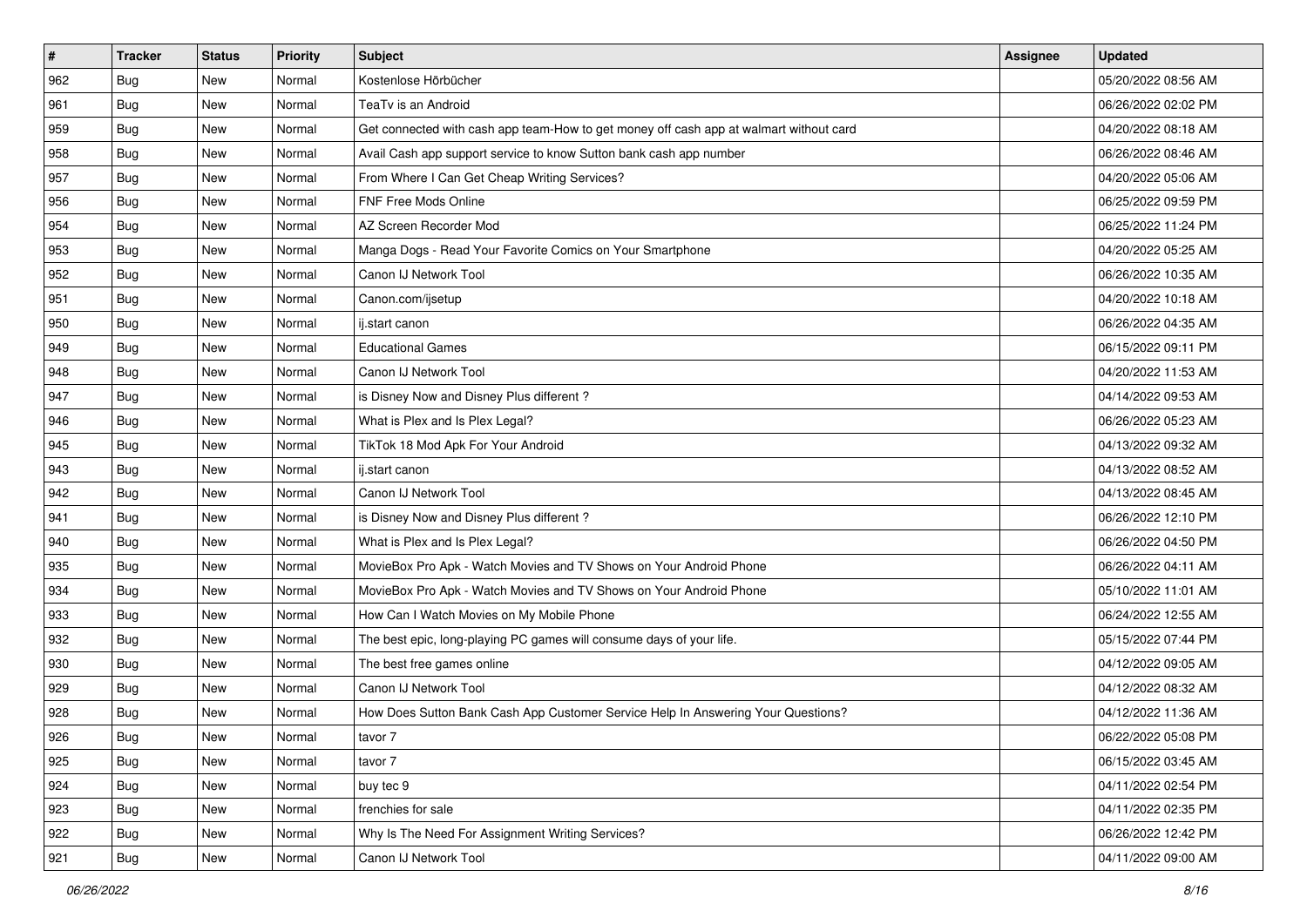| $\sharp$ | <b>Tracker</b> | <b>Status</b> | Priority | Subject                                                                     | Assignee | <b>Updated</b>      |
|----------|----------------|---------------|----------|-----------------------------------------------------------------------------|----------|---------------------|
| 920      | <b>Bug</b>     | New           | Normal   | Where I Can Get Essay Writing Services?                                     |          | 04/11/2022 08:35 AM |
| 918      | Bug            | New           | Normal   | Antivirus for IOS                                                           |          | 06/16/2022 10:36 PM |
| 917      | Bug            | New           | Normal   | Random Person Sent Me Money on Cash App-find solution?                      |          | 04/09/2022 12:32 PM |
| 916      | <b>Bug</b>     | New           | Normal   | How long does it take to write a book?                                      |          | 04/07/2022 12:15 PM |
| 915      | Bug            | New           | Normal   | Finance dissertation writing                                                |          | 04/07/2022 09:22 AM |
| 914      | <b>Bug</b>     | New           | Normal   | Wordle: how to play fashion games for free?                                 |          | 04/07/2022 08:30 AM |
| 913      | Bug            | New           | Normal   | Canon IJ Network Tool                                                       |          | 04/07/2022 06:21 AM |
| 912      | <b>Bug</b>     | New           | Normal   | Cuphead Mobile Game Review                                                  |          | 06/09/2022 10:14 AM |
| 911      | Bug            | New           | Normal   | Aluminum Windows & Doors                                                    |          | 04/06/2022 08:10 PM |
| 910      | <b>Bug</b>     | New           | Normal   | Each content looks unisize or not formated                                  |          | 04/06/2022 11:21 AM |
| 909      | <b>Bug</b>     | New           | Normal   | Toca Life World APK                                                         |          | 04/06/2022 04:52 AM |
| 908      | <b>Bug</b>     | New           | Normal   | <b>Toca Life World APK</b>                                                  |          | 04/06/2022 03:18 AM |
| 907      | Bug            | New           | Normal   | Canon IJ Network Tool                                                       |          | 04/04/2022 10:43 AM |
| 906      | <b>Bug</b>     | New           | Normal   | How To Change Cash App From Business To Personal Account For Any Reasons?   |          | 04/04/2022 09:57 AM |
| 905      | <b>Bug</b>     | New           | Normal   | MINI MILITIA MOD APK                                                        |          | 05/19/2022 01:54 PM |
| 898      | Bug            | New           | Normal   | Shadow Fight 2 Mod APK                                                      |          | 04/02/2022 09:17 AM |
| 895      | <b>Bug</b>     | New           | Normal   | Cash App Scams                                                              |          | 06/18/2022 02:36 PM |
| 893      | Bug            | New           | Normal   | klingeltone                                                                 |          | 04/13/2022 11:06 AM |
| 892      | Bug            | New           | Normal   | Good game                                                                   |          | 04/01/2022 09:15 AM |
| 891      | Bug            | New           | Normal   | The most interesting game today, have you tried it?                         |          | 04/01/2022 09:17 AM |
| 889      | Bug            | New           | Normal   | What is Plex and how it's work?                                             |          | 04/01/2022 09:14 AM |
| 888      | Bug            | New           | Normal   | Is the Fox News Channel on Roku free?                                       |          | 04/25/2022 08:04 AM |
| 887      | Bug            | New           | Normal   | What is Plex and how it's work?                                             |          | 04/01/2022 09:16 AM |
| 886      | <b>Bug</b>     | New           | Normal   | Is the Fox News Channel on Roku free?                                       |          | 04/01/2022 09:16 AM |
| 885      | <b>Bug</b>     | New           | Normal   | How to Install the Tele Latino App For Android                              |          | 03/28/2022 04:10 AM |
| 884      | Bug            | New           | Normal   | Why do Subway Surfers popular                                               |          | 04/01/2022 09:16 AM |
| 883      | Bug            | New           | Normal   | Langweilen Sie sich jemals bei der gleichen alten Schriftart auf Instagram? |          | 04/01/2022 09:16 AM |
| 882      | Bug            | New           | Normal   | How to change bank account on cash app?                                     |          | 04/01/2022 09:16 AM |
| 880      | Bug            | New           | Normal   | Why do Subway Surfers popular                                               |          | 04/01/2022 09:16 AM |
| 878      | <b>Bug</b>     | New           | Normal   | Wie ist instazoom hilfreich beim Herunterladen von Instagram-Profilbildern  |          | 04/08/2022 09:28 PM |
| 876      | Bug            | New           | Normal   | Download Full-Size Profile Pictures of Your Favorite Users With InstaDP     |          | 04/01/2022 09:12 AM |
| 875      | <b>Bug</b>     | New           | Normal   | Red ball game                                                               |          | 04/01/2022 09:15 AM |
| 874      | <b>Bug</b>     | New           | Normal   | Cómo descargar Minecraft Apk                                                |          | 06/26/2022 08:01 AM |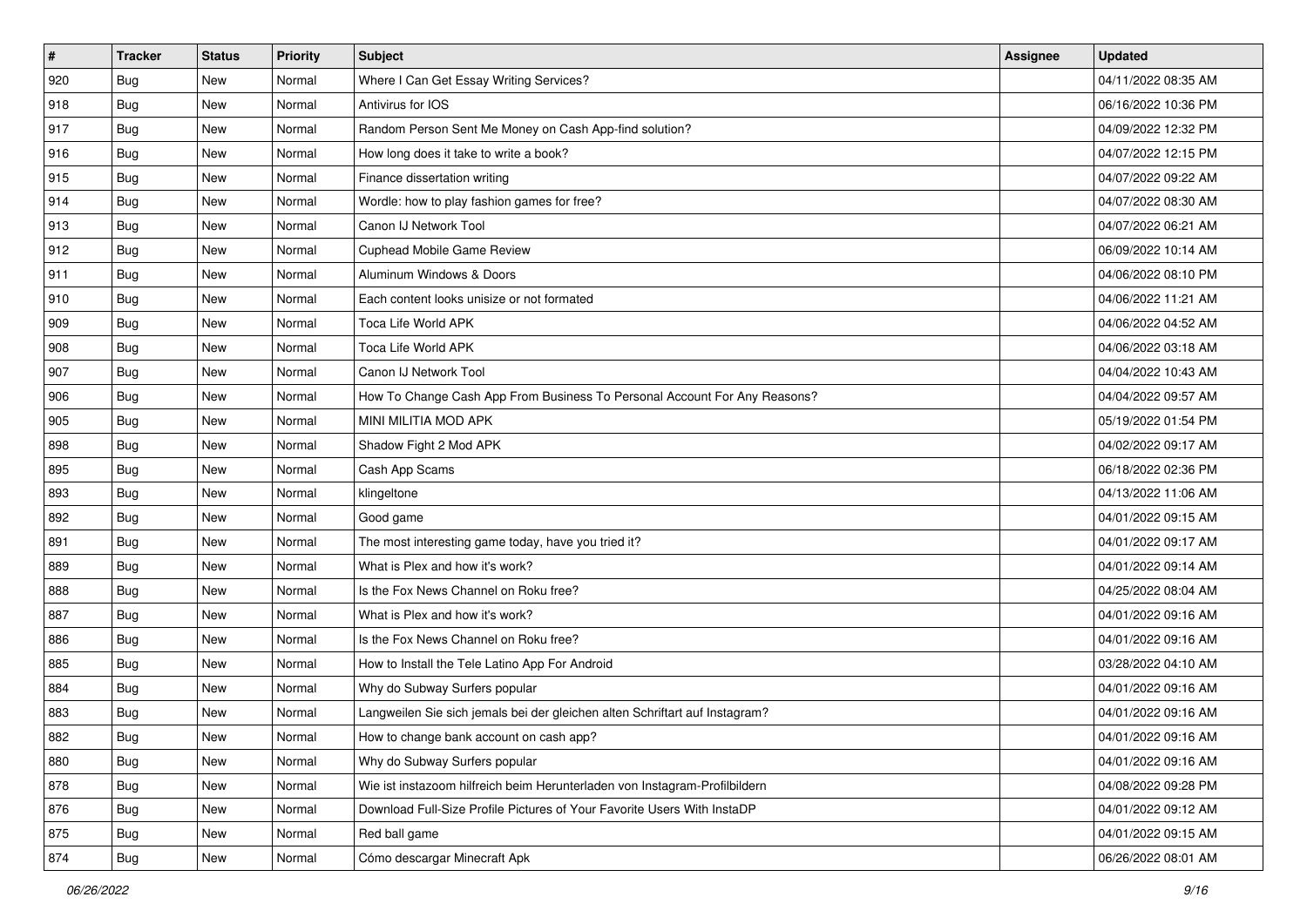| $\vert$ # | <b>Tracker</b> | <b>Status</b> | <b>Priority</b> | Subject                                                                          | <b>Assignee</b> | <b>Updated</b>      |
|-----------|----------------|---------------|-----------------|----------------------------------------------------------------------------------|-----------------|---------------------|
| 873       | <b>Bug</b>     | New           | Normal          | Klingeltöne mp3                                                                  |                 | 04/13/2022 11:03 AM |
| 872       | <b>Bug</b>     | New           | Normal          | Poppy Playtime Horror Game Free                                                  |                 | 04/01/2022 09:11 AM |
| 870       | Bug            | New           | Normal          | Mahjong Solitaire                                                                |                 | 04/01/2022 09:12 AM |
| 869       | <b>Bug</b>     | New           | Normal          | Sonnerie Post Malone 2022                                                        |                 | 04/13/2022 11:05 AM |
| 865       | Bug            | New           | Normal          | Canon IJ Printer Utility                                                         |                 | 05/18/2022 07:24 PM |
| 864       | <b>Bug</b>     | New           | Normal          | Canon IJ Network Tool                                                            |                 | 04/01/2022 09:14 AM |
| 863       | Bug            | New           | Normal          | Canon IJ Network Tool                                                            |                 | 04/01/2022 09:12 AM |
| 862       | <b>Bug</b>     | New           | Normal          | none                                                                             |                 | 04/01/2022 09:11 AM |
| 859       | <b>Bug</b>     | New           | Normal          | Canon IJ Network Tool                                                            |                 | 04/01/2022 09:13 AM |
| 857       | Bug            | New           | Normal          | Welcome to the world of classic retro games                                      |                 | 04/01/2022 09:13 AM |
| 856       | <b>Bug</b>     | New           | Normal          | Online Classes Assistance Help For Student                                       |                 | 04/01/2022 09:13 AM |
| 855       | <b>Bug</b>     | New           | Normal          | Online Classes Assistance Help For Student                                       |                 | 04/01/2022 09:13 AM |
| 854       | Bug            | New           | Normal          | How To Resolve Password Problems Through Facebook Customer Service?              |                 | 04/09/2022 06:11 PM |
| 853       | <b>Bug</b>     | New           | Normal          | what is dr laser                                                                 |                 | 04/01/2022 09:13 AM |
| 852       | <b>Bug</b>     | New           | Normal          | How to cancel your French Bee flight within 24 hours?                            |                 | 04/01/2022 09:13 AM |
| 851       | Bug            | New           | Normal          | Laden Sie den kostenlosen MP3-Klingelton für Ihr Mobiltelefon herunter           |                 | 04/01/2022 09:14 AM |
| 850       | <b>Bug</b>     | New           | Normal          | Puppy Playtime APK Android                                                       |                 | 04/01/2022 09:14 AM |
| 849       | Bug            | New           | Normal          | FutEmax App Apk - Watch Soccer, Fantasy Football, And More On Your Mobile Device |                 | 04/01/2022 09:04 AM |
| 844       | <b>Bug</b>     | New           | Normal          | To know Chime Routing Number call on the helpline number                         |                 | 04/01/2022 08:58 AM |
| 843       | <b>Bug</b>     | New           | Normal          | Canon IJ Network Tool                                                            |                 | 04/01/2022 08:58 AM |
| 842       | <b>Bug</b>     | New           | Normal          | Join the fun game                                                                |                 | 04/01/2022 08:58 AM |
| 841       | <b>Bug</b>     | New           | Normal          | How do I activate FOX NOW?                                                       |                 | 04/01/2022 08:58 AM |
| 840       | Bug            | New           | Normal          | Is Tubi really free and legal?                                                   |                 | 04/01/2022 08:58 AM |
| 839       | <b>Bug</b>     | New           | Normal          | How do I activate FOX NOW?                                                       |                 | 04/01/2022 08:58 AM |
| 838       | <b>Bug</b>     | New           | Normal          | Celebrity Hunter Mod apk - Como instalá-lo                                       |                 | 04/01/2022 08:58 AM |
| 836       | Bug            | New           | Normal          | What Is The Required Amount To Pay As Cash App Clearance Fee?                    |                 | 04/01/2022 09:00 AM |
| 835       | <b>Bug</b>     | New           | Normal          | Build your strong army with Taming io                                            |                 | 04/01/2022 08:59 AM |
| 834       | <b>Bug</b>     | New           | Normal          | Grasp the secret to relieve stress and fatigue                                   |                 | 04/01/2022 08:57 AM |
| 833       | Bug            | New           | Normal          | Does Direct Deposit Hit Chime- seek Chime Customer Service                       |                 | 04/01/2022 08:59 AM |
| 832       | Bug            | New           | Normal          | Choque Royale Mod Apk                                                            |                 | 04/01/2022 08:59 AM |
| 831       | Bug            | New           | Normal          | Build and shoot                                                                  |                 | 05/29/2022 04:47 PM |
| 830       | <b>Bug</b>     | New           | Normal          | Poppy Playtime APK                                                               |                 | 04/01/2022 08:59 AM |
| 828       | <b>Bug</b>     | New           | Normal          | Nursery management                                                               |                 | 06/13/2022 08:55 AM |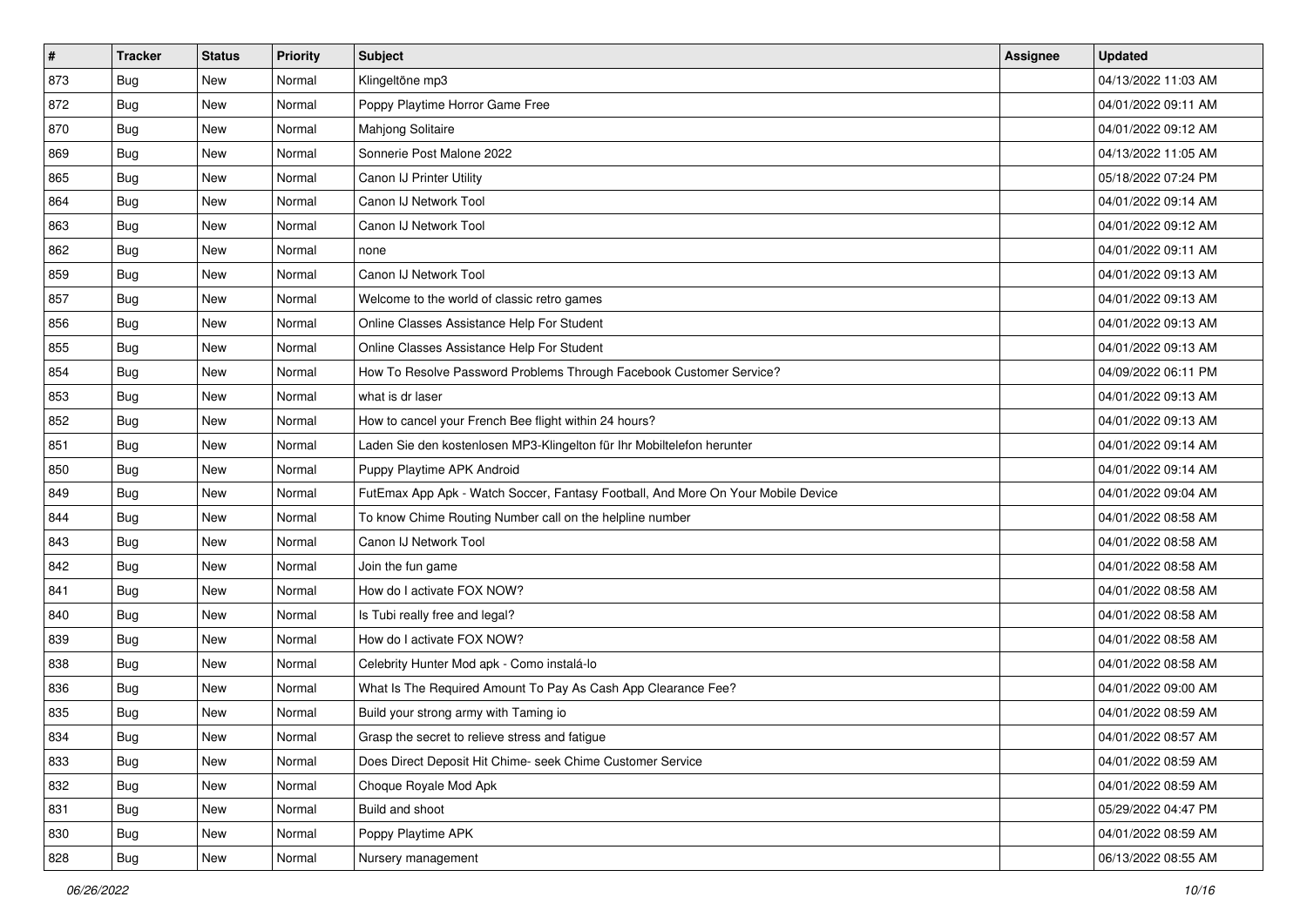| #   | <b>Tracker</b> | <b>Status</b> | <b>Priority</b> | Subject                                                                       | <b>Assignee</b> | <b>Updated</b>      |
|-----|----------------|---------------|-----------------|-------------------------------------------------------------------------------|-----------------|---------------------|
| 827 | <b>Bug</b>     | New           | Normal          | Come To Know The Required Steps To Unlock Cash App Account                    |                 | 04/01/2022 08:59 AM |
| 826 | Bug            | New           | Normal          | How to Dowload MXL TV Premium                                                 |                 | 05/26/2022 03:34 PM |
| 825 | Bug            | New           | Normal          | Lucky Patcher Download                                                        |                 | 06/26/2022 06:09 PM |
| 822 | <b>Bug</b>     | New           | Normal          | Dowload Your Boyfriend Game                                                   |                 | 06/26/2022 02:21 PM |
| 821 | Bug            | New           | Normal          | Nicoo - A Review of the Popular Battle Royale Game                            |                 | 04/01/2022 08:56 AM |
| 820 | <b>Bug</b>     | New           | Normal          | Metal Slug Apk para Android                                                   |                 | 06/26/2022 07:14 PM |
| 819 | <b>Bug</b>     | New           | Normal          | Metal Slug Apk para Android                                                   |                 | 04/01/2022 08:59 AM |
| 817 | <b>Bug</b>     | New           | Normal          | Pacman 30th Anniversary                                                       |                 | 06/26/2022 04:13 PM |
| 816 | <b>Bug</b>     | New           | Normal          | Play Scribble io fun with everyone                                            |                 | 06/23/2022 10:52 AM |
| 811 | Bug            | New           | Normal          | Canon IJ Network Tool                                                         |                 | 06/26/2022 12:58 PM |
| 809 | Bug            | New           | Normal          | Smash Karts - immerse yourself in the exciting race                           |                 | 06/26/2022 04:49 PM |
| 808 | Bug            | New           | Normal          | Sinnvolle Guten-Morgen-Grüße                                                  |                 | 06/25/2022 12:09 PM |
| 807 | Bug            | <b>New</b>    | Normal          | 1v1Battle is a strategic action 'Build and shoot' game                        |                 | 04/01/2022 08:56 AM |
| 804 | Bug            | New           | Normal          | Review                                                                        |                 | 06/25/2022 05:07 PM |
| 802 | <b>Bug</b>     | New           | Normal          | Who Is an ETL Engineer                                                        |                 | 06/26/2022 05:48 PM |
| 801 | <b>Bug</b>     | New           | Normal          | Who Is an ETL Engineer                                                        |                 | 06/26/2022 04:29 PM |
| 800 | <b>Bug</b>     | New           | Normal          | Who Is an ETL Engineer                                                        |                 | 06/25/2022 10:31 PM |
| 799 | Bug            | <b>New</b>    | Normal          | Who Is an ETL Engineer                                                        |                 | 06/26/2022 09:27 AM |
| 798 | <b>Bug</b>     | New           | Normal          | Who Is an ETL Engineer                                                        |                 | 06/26/2022 01:07 PM |
| 796 | Bug            | New           | Normal          | How Does Cash App ++ actually work and What is the process of it              |                 | 06/22/2022 07:03 AM |
| 795 | <b>Bug</b>     | New           | Normal          | Drift Boss - Exciting Race                                                    |                 | 06/26/2022 06:32 PM |
| 792 | <b>Bug</b>     | New           | Normal          | What is Google Camera Mod?                                                    |                 | 04/01/2022 08:59 AM |
| 791 | Bug            | New           | Normal          | Samsnung TV Plus is not working                                               |                 | 04/01/2022 09:03 AM |
| 790 | Bug            | New           | Normal          | My app                                                                        |                 | 04/01/2022 09:03 AM |
| 789 | Bug            | New           | Normal          | Full version                                                                  |                 | 06/26/2022 02:47 PM |
| 788 | Bug            | <b>New</b>    | Normal          | Intro Maker Mod APK                                                           |                 | 06/26/2022 11:01 AM |
| 787 | <b>Bug</b>     | New           | Normal          | Assured Assignment Help                                                       |                 | 06/26/2022 06:14 PM |
| 786 | <b>Bug</b>     | New           | Normal          | Best Assignment Help in Australia & UK                                        |                 | 06/21/2022 09:28 PM |
| 785 | Bug            | New           | Normal          | How To Get Money Off Cash App Without Card Or With A Card?                    |                 | 06/26/2022 06:26 PM |
| 784 | Bug            | New           | Normal          | How To Add Money On Cash App Card And Check The Funds?                        |                 | 06/26/2022 01:43 PM |
| 783 | Bug            | New           | Normal          | How Do I Determine The Reasons And Solutions To Fix Cash App Transfer Failed? |                 | 06/26/2022 12:30 PM |
| 782 | <b>Bug</b>     | New           | Normal          | Comment faire une sonnerie téléphonique                                       |                 | 06/24/2022 01:32 PM |
| 781 | <b>Bug</b>     | New           | Normal          | Free Whatsapp Group to Join                                                   |                 | 06/25/2022 01:25 AM |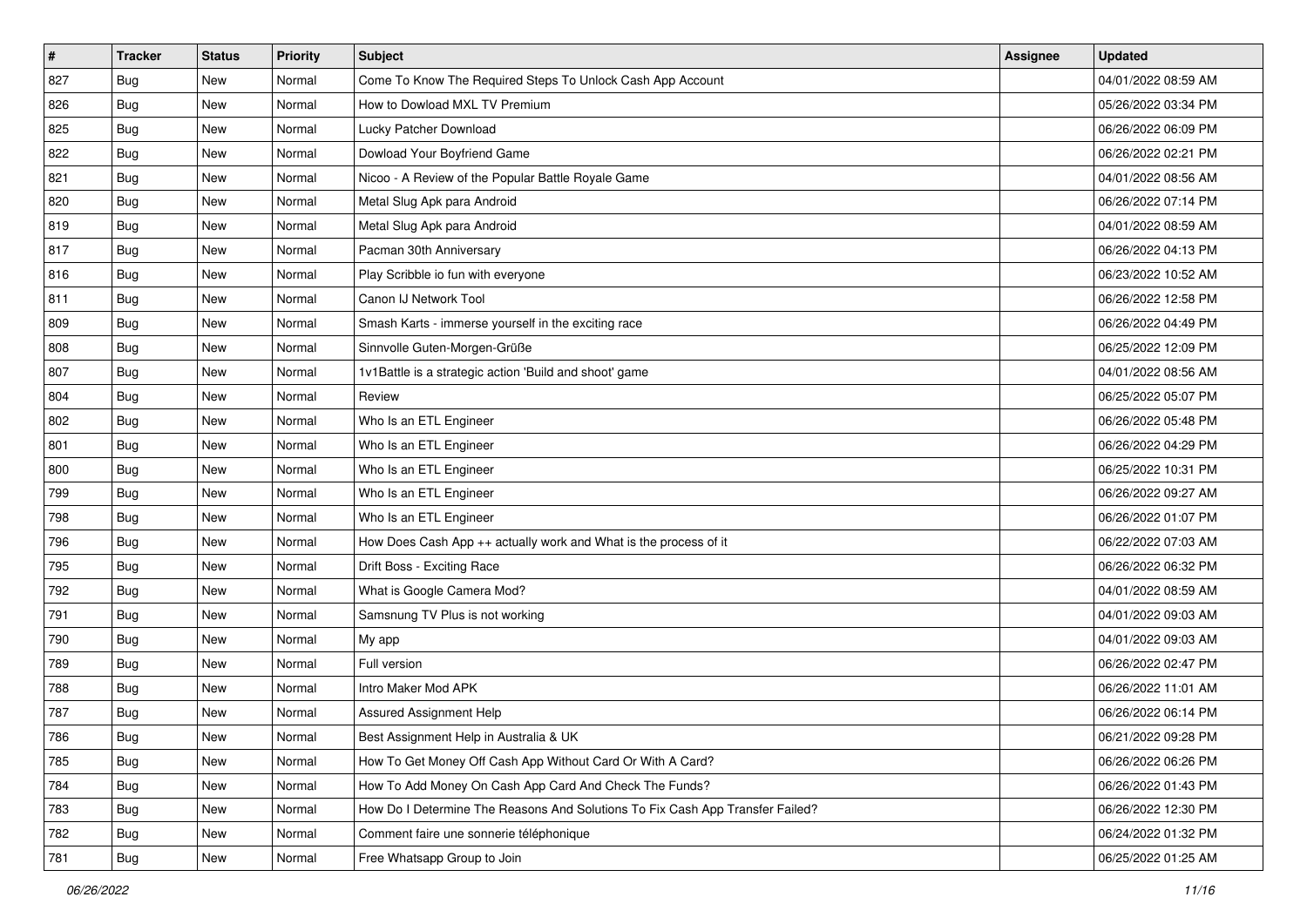| $\vert$ # | <b>Tracker</b> | <b>Status</b> | <b>Priority</b> | <b>Subject</b>                                                                                      | Assignee | <b>Updated</b>      |
|-----------|----------------|---------------|-----------------|-----------------------------------------------------------------------------------------------------|----------|---------------------|
| 777       | <b>Bug</b>     | New           | Normal          | Obtain driving instructions using Google Maps.                                                      |          | 06/26/2022 11:30 AM |
| 776       | Bug            | <b>New</b>    | Normal          | Wibargain                                                                                           |          | 06/17/2022 08:52 PM |
| 775       | Bug            | New           | Normal          | cash app                                                                                            |          | 02/14/2022 08:20 AM |
| 774       | Bug            | New           | Normal          | Follow proper initiatives                                                                           |          | 06/26/2022 02:21 AM |
| 773       | Bug            | <b>New</b>    | Normal          | Spades - Play online free                                                                           |          | 06/26/2022 07:18 PM |
| 772       | <b>Bug</b>     | New           | Normal          | united airlines baggage policy                                                                      |          | 06/26/2022 05:25 AM |
| 771       | Bug            | New           | Normal          | united airlines baggage policy                                                                      |          | 06/26/2022 07:19 AM |
| 770       | <b>Bug</b>     | New           | Normal          | Canon IJ Network Tool                                                                               |          | 06/26/2022 09:12 AM |
| 769       | Bug            | <b>New</b>    | Normal          | check my cash app                                                                                   |          | 06/25/2022 04:55 AM |
| 768       | Bug            | <b>New</b>    | Normal          | Where can you buy best jackets online?                                                              |          | 06/26/2022 01:50 PM |
| 767       | Bug            | New           | Normal          | apkmod                                                                                              |          | 06/26/2022 07:59 AM |
| 766       | Bug            | New           | Normal          | Pobreflix Mod APK Review                                                                            |          | 06/23/2022 01:39 AM |
| 765       | Bug            | <b>New</b>    | Normal          | Follow proper initiatives to check my cash app                                                      |          | 06/25/2022 10:08 AM |
| 764       | <b>Bug</b>     | New           | Normal          | What is available to see what I can watch HBO Max?                                                  |          | 06/26/2022 10:38 AM |
| 763       | <b>Bug</b>     | <b>New</b>    | High            | How to Make a Ringtone on Your iPhone                                                               |          | 06/25/2022 10:31 PM |
| 762       | Bug            | New           | Normal          | How To Add Money To A Cash App Card If Struggling With Low Amount?                                  |          | 06/24/2022 07:48 AM |
| 760       | Bug            | New           | Normal          | apkmod                                                                                              |          | 05/20/2022 05:32 AM |
| 758       | Bug            | <b>New</b>    | Normal          | How Do I Study Consistently For Hours?                                                              |          | 04/01/2022 09:01 AM |
| 757       | Bug            | New           | Normal          | Why Is Issue of Car Maintenance so Famous for the Consumers?                                        |          | 04/01/2022 09:01 AM |
| 754       | Bug            | <b>New</b>    | Normal          | Cómo descargar tonos gratis de teléfono celular                                                     |          | 06/26/2022 01:56 PM |
| 753       | Bug            | New           | Normal          | onlineessaygrader                                                                                   |          | 04/01/2022 09:01 AM |
| 752       | Bug            | <b>New</b>    | Normal          | Plagerism checker                                                                                   |          | 06/26/2022 06:33 PM |
| 750       | Bug            | <b>New</b>    | Normal          | Create a Report Template                                                                            |          | 06/26/2022 04:27 PM |
| 749       | Bug            | New           | Normal          | The Best Bubble Shooter Game for Android                                                            |          | 06/26/2022 12:12 PM |
| 748       | Bug            | New           | Normal          | Il y a quelques façons d'obtenir des sonneries gratuites pour votre iPhone                          |          | 04/01/2022 09:02 AM |
| 747       | Bug            | New           | Normal          | How to Install Tyflex Plus on Your Android Device                                                   |          | 06/26/2022 08:16 AM |
| 744       | Bug            | New           | Normal          | <b>Pixel Survive</b>                                                                                |          | 04/01/2022 09:02 AM |
| 743       | <b>Bug</b>     | New           | Normal          | They promote 'pixel art' contests and a 'game jam' related to the work and figure of Carlos Casares |          | 04/15/2022 09:12 PM |
| 742       | Bug            | New           | Normal          | How Long Does Cash App Support Take To Respond For A Better Support?                                |          | 06/25/2022 11:00 PM |
| 741       | Bug            | New           | Normal          | <b>Blockchain Technology Solutions</b>                                                              |          | 06/26/2022 02:19 AM |
| 739       | Bug            | New           | Normal          | law dissertation help                                                                               |          | 04/01/2022 09:02 AM |
| 738       | Bug            | New           | Normal          | How Much Amount Do I Get Using The Referral Code For Cash App?                                      |          | 04/01/2022 09:03 AM |
| 737       | Bug            | New           | Normal          | How Do I Talk To A Live Person At Facebook If Anything Is Doubtful?                                 |          | 04/01/2022 09:20 AM |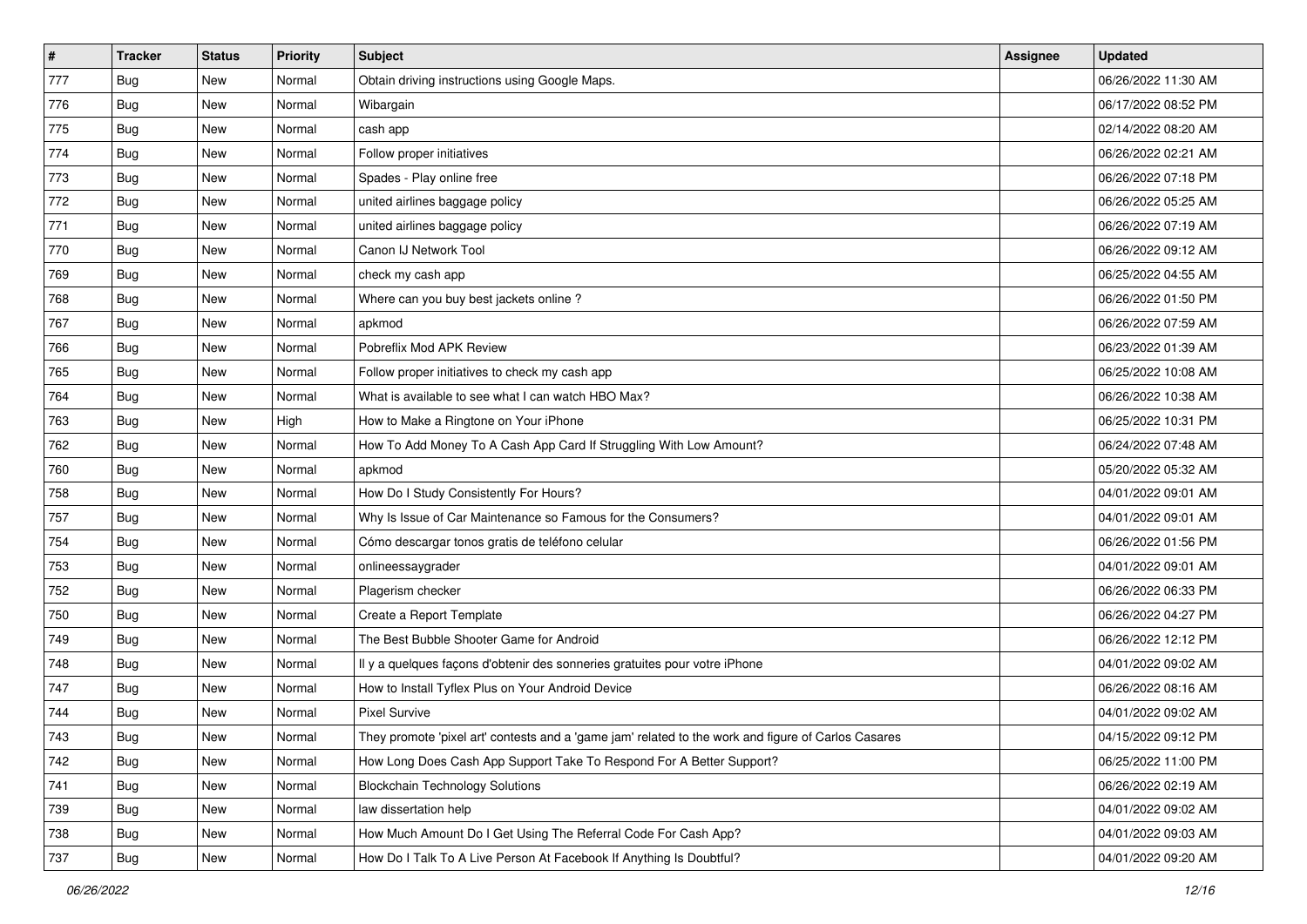| $\pmb{\sharp}$ | <b>Tracker</b> | <b>Status</b> | <b>Priority</b> | <b>Subject</b>                                                                      | Assignee | <b>Updated</b>      |
|----------------|----------------|---------------|-----------------|-------------------------------------------------------------------------------------|----------|---------------------|
| 736            | <b>Bug</b>     | New           | Normal          | I Want to Edit in My Website (transfer-factor.net) Unfortunately, Unable to Edit It |          | 06/24/2022 07:32 AM |
| 735            | Bug            | New           | Normal          | A quick fix of how to get money back from cash app stocks                           |          | 06/26/2022 01:31 PM |
| 734            | Bug            | New           | Normal          | DR. STRANGE: Multiverse of Scheduling Madness!                                      |          | 04/01/2022 09:33 AM |
| 733            | <b>Bug</b>     | New           | Normal          | How does one go about getting a book deal?                                          |          | 04/01/2022 09:33 AM |
| 732            | <b>Bug</b>     | New           | Normal          | Get rectifications steps about why cash app transfer failed                         |          | 06/26/2022 03:28 PM |
| 731            | <b>Bug</b>     | New           | Normal          | Avail Of Cash App Customer Service If Unable To Down Cash App Mobile App?           |          | 06/25/2022 08:36 PM |
| 730            | Bug            | New           | Normal          | Canon IJ Network Tool                                                               |          | 06/26/2022 05:51 PM |
| 729            | Bug            | New           | Normal          | Canon IJ Network Tool                                                               |          | 04/01/2022 09:33 AM |
| 728            | <b>Bug</b>     | New           | Normal          | Will Cash App refund money if scammed? Hitches With Optimum Ease                    |          | 06/26/2022 06:15 AM |
| 726            | Bug            | New           | Normal          | Mobile Application Development Services                                             |          | 06/25/2022 06:02 AM |
| 724            | <b>Bug</b>     | New           | Normal          | Dial Chime Customer support number for a quick response                             |          | 06/25/2022 10:58 AM |
| 721            | <b>Bug</b>     | New           | Normal          | Cómo instalar un Mod Apk                                                            |          | 06/24/2022 09:39 PM |
| 720            | Bug            | New           | Normal          | How does Cash App Phone Number provide a quick treatment?                           |          | 06/25/2022 02:32 PM |
| 719            | <b>Bug</b>     | New           | Normal          | How Do I Send \$5000 Through Cash App Account With Ease?                            |          | 06/26/2022 12:11 PM |
| 717            | Bug            | New           | Normal          | Disney Plus Apk - Watch Movies and TV Shows on Your Device                          |          | 06/26/2022 04:56 AM |
| 716            | Bug            | New           | Normal          | La celebración de un BabyShower.                                                    |          | 06/26/2022 04:56 PM |
| 715            | Bug            | New           | Normal          | Puppy Playtime Descargar gratis                                                     |          | 06/25/2022 12:10 PM |
| 714            | Bug            | New           | Normal          | Cuevana 3 Premium - Enjoy Your Favorite Movies and TV Shows on Your Smart TV        |          | 06/26/2022 06:14 AM |
| 712            | <b>Bug</b>     | New           | Normal          | Tips and Tricks                                                                     |          | 06/26/2022 04:19 PM |
| 711            | <b>Bug</b>     | New           | Normal          | Human Fall Flat Apk Download                                                        |          | 06/25/2022 09:44 AM |
| 710            | Bug            | New           | Normal          | Take Necessary Assistance If You Are Unable Activate Cash App Card                  |          | 06/25/2022 09:26 PM |
| 709            | Bug            | New           | Normal          | How To Load Cash App Card At Walmart Without Having To Face Any Hassle?             |          | 06/25/2022 05:02 PM |
| 708            | Bug            | New           | Normal          | Efficient ways to proceed with the cash app dispute process?                        |          | 06/26/2022 12:08 AM |
| 706            | <b>Bug</b>     | New           | Normal          | How Can You Cancel A Cash App Payment Without Any Prior Information?                |          | 06/26/2022 09:13 AM |
| 705            | <b>Bug</b>     | New           | Normal          | wuxiaworld                                                                          |          | 06/26/2022 01:43 PM |
| 704            | Bug            | New           | Normal          | Reach support team of Chime Customer Service for instant help                       |          | 06/25/2022 07:25 PM |
| 703            | <b>Bug</b>     | New           | Normal          | For real-time help, dial Facebook customer service number                           |          | 06/25/2022 02:00 PM |
| 702            | <b>Bug</b>     | New           | Normal          | Avail Chime Customer Service to know How To Get Chime Bank Statement                |          | 06/26/2022 11:41 AM |
| 701            | Bug            | New           | Normal          | Why Law Essay Helper UK is Necessary?                                               |          | 06/24/2022 03:17 PM |
| 700            | Bug            | New           | Normal          | Cómo descargar Poppy Playtime                                                       |          | 04/01/2022 09:30 AM |
| 699            | Bug            | New           | Normal          | Would you be able to utilize Cash App Twitch?                                       |          | 06/26/2022 01:31 PM |
| 697            | <b>Bug</b>     | New           | Normal          | How to Descargar Pura TV For Android                                                |          | 06/25/2022 06:01 AM |
| 696            | <b>Bug</b>     | New           | Normal          | How to Install the TuMangaOnline App                                                |          | 06/26/2022 05:29 PM |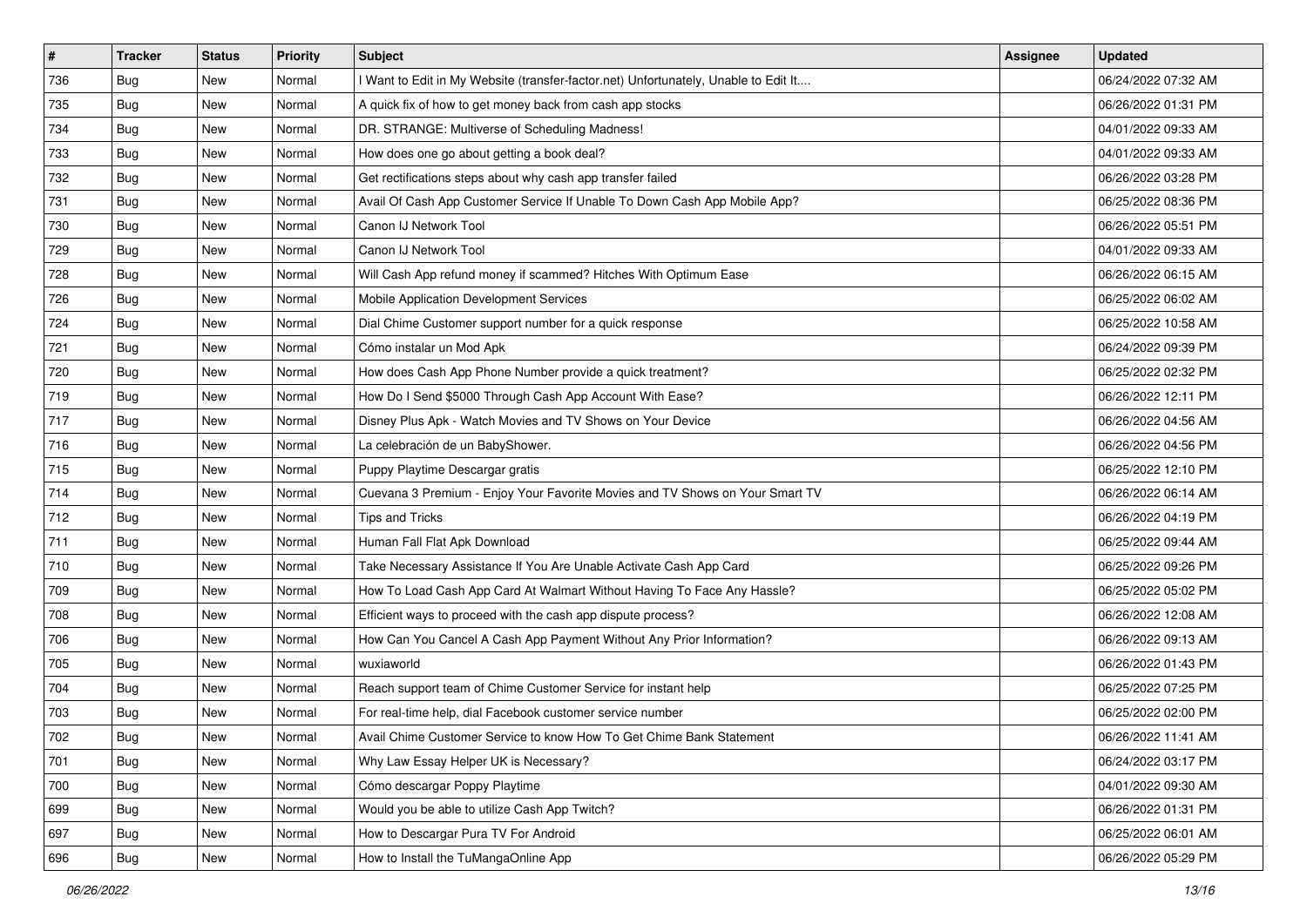| $\vert$ # | <b>Tracker</b> | <b>Status</b> | <b>Priority</b> | Subject                                                               | <b>Assignee</b> | <b>Updated</b>      |
|-----------|----------------|---------------|-----------------|-----------------------------------------------------------------------|-----------------|---------------------|
| 695       | <b>Bug</b>     | New           | Normal          | Refer Listas IPTV Apk                                                 |                 | 06/25/2022 08:23 PM |
| 692       | Bug            | New           | Normal          | Esports 888b                                                          |                 | 06/12/2022 10:04 AM |
| 691       | Bug            | New           | Normal          | tea garden dublin                                                     |                 | 04/01/2022 09:31 AM |
| 690       | <b>Bug</b>     | New           | Normal          | campervan hire                                                        |                 | 06/26/2022 06:47 PM |
| 689       | Bug            | New           | Normal          | How to use twitch.tv/activate?                                        |                 | 06/25/2022 12:12 PM |
| 688       | <b>Bug</b>     | New           | Normal          | How to use twitch.tv/activate?                                        |                 | 06/24/2022 04:16 AM |
| 687       | Bug            | New           | Normal          | How to use twitch.tv/activate?                                        |                 | 06/26/2022 01:15 PM |
| 686       | Bug            | New           | Normal          | Welcome To The Most Demandable Mahipalpur Escorts Agency              |                 | 06/26/2022 04:37 AM |
| 684       | Bug            | New           | Normal          | Difference between paper map and online map                           |                 | 06/25/2022 06:57 AM |
| 682       | Bug            | New           | Normal          | Does Facebook customer service live chat allow to speak with someone? |                 | 06/26/2022 07:17 AM |
| 679       | <b>Bug</b>     | New           | Normal          | Word Finder helps you to play word games better                       |                 | 04/01/2022 09:34 AM |
| 678       | Bug            | New           | Normal          | How to be a winner in buidnow gg                                      |                 | 06/24/2022 06:57 AM |
| 677       | <b>Bug</b>     | New           | Normal          | Logo Design Services Near Me                                          |                 | 06/26/2022 02:32 AM |
| 676       | <b>Bug</b>     | New           | Normal          | Does Facebook customer service live chat allow to speak with someone? |                 | 04/01/2022 09:39 AM |
| 675       | <b>Bug</b>     | New           | Normal          | What Are Smart Tactics To Fix Cash App Transfer Failed Hurdles?       |                 | 06/16/2022 04:37 AM |
| 673       | Bug            | New           | Normal          | Learn the basics of pixel art - Clear grid                            |                 | 06/26/2022 04:57 PM |
| 672       | <b>Bug</b>     | New           | Normal          | The easiest way to delete ringtones on iPhone                         |                 | 06/25/2022 10:02 AM |
| 670       | Bug            | New           | Normal          | JTWhatsApp Apk - The New and Improved WhatsApp                        |                 | 06/17/2022 04:36 PM |
| 668       | <b>Bug</b>     | New           | Normal          | Get to know Cash App Refund Process here                              |                 | 06/25/2022 08:53 PM |
| 667       | Bug            | New           | Normal          | What Is a Ringtone?                                                   |                 | 06/25/2022 02:04 PM |
| 666       | Bug            | New           | Normal          | 470+ pages à colorier de Noël                                         |                 | 06/26/2022 04:55 PM |
| 664       | <b>Bug</b>     | New           | Normal          | Tea TV Apk Download - The Best Way to Watch Movies Offline            |                 | 06/26/2022 12:59 PM |
| 662       | Bug            | New           | Normal          | Oreo TV Download - The Easiest Way to Watch Live TV                   |                 | 06/26/2022 10:14 AM |
| 661       | <b>Bug</b>     | New           | Normal          | Turbo VPN MOD APK Download                                            |                 | 06/24/2022 08:51 AM |
| 660       | Bug            | New           | Normal          | Anchovies Nutrition Facts And Health Benefits                         |                 | 04/01/2022 09:40 AM |
| 659       | Bug            | New           | Normal          | Olive Oil Properties And Health Benefits                              |                 | 06/26/2022 12:59 AM |
| 658       | <b>Bug</b>     | New           | Normal          | Watermelon Nutrition Facts And Health Benefits                        |                 | 06/26/2022 08:33 AM |
| 657       | Bug            | New           | Normal          | Coconut Nutrition Facts And Health Benefits                           |                 | 06/26/2022 06:45 AM |
| 656       | Bug            | New           | Normal          | Kiwi Nutrition Facts And Health Benefits                              |                 | 06/23/2022 05:18 PM |
| 655       | <b>Bug</b>     | New           | Normal          | <b>Eggplant Health Benefits</b>                                       |                 | 06/26/2022 07:21 PM |
| 653       | Bug            | New           | Normal          | Jujube (Jinjoles): Properties And Health Benefits                     |                 | 06/25/2022 03:18 PM |
| 652       | Bug            | New           | Normal          | Sesame Health Benefits                                                |                 | 06/26/2022 09:38 AM |
| 651       | <b>Bug</b>     | New           | Normal          | Salmon Health Benefits                                                |                 | 06/25/2022 07:05 AM |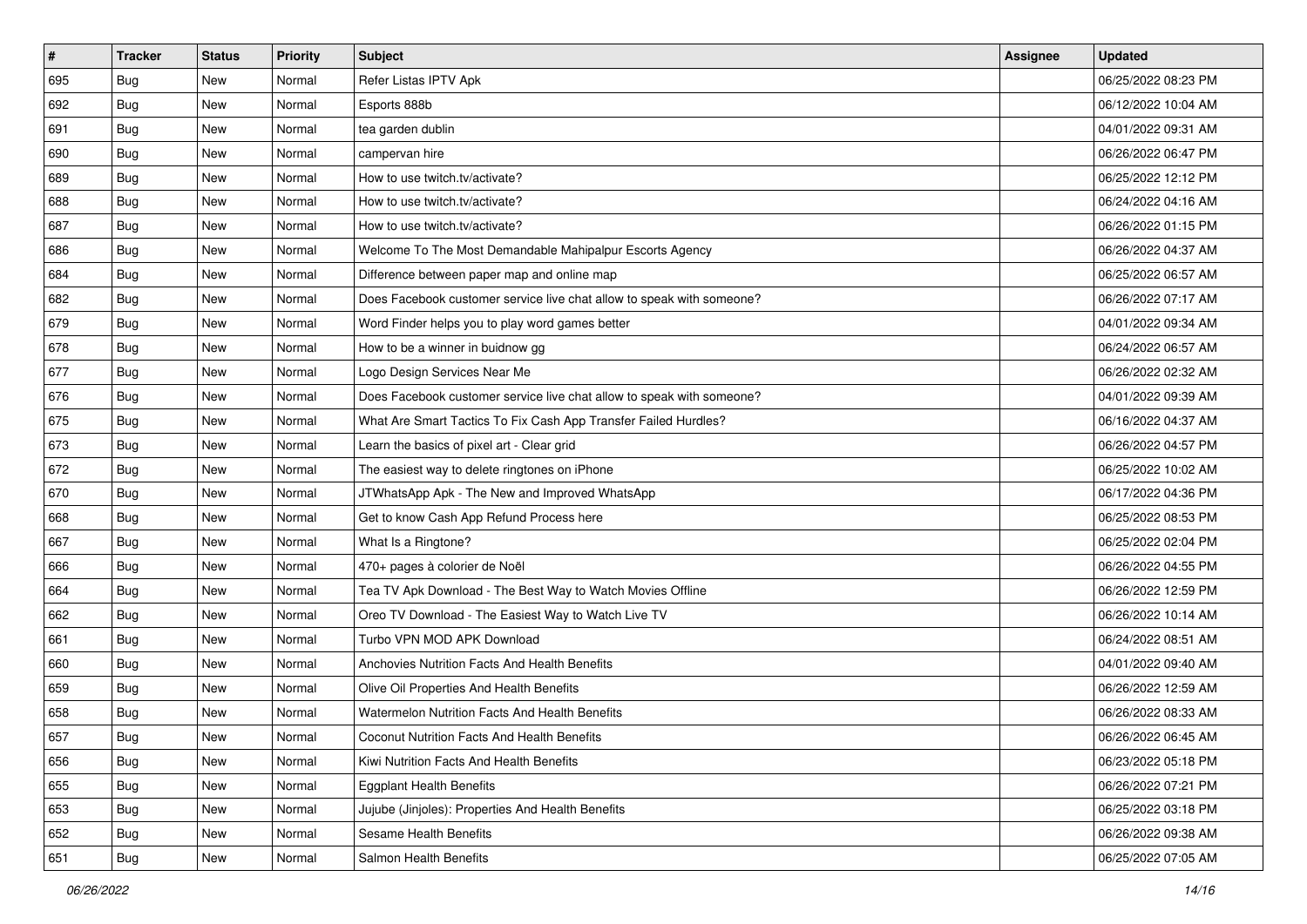| #   | <b>Tracker</b> | <b>Status</b> | <b>Priority</b> | Subject                                                                          | <b>Assignee</b> | <b>Updated</b>      |
|-----|----------------|---------------|-----------------|----------------------------------------------------------------------------------|-----------------|---------------------|
| 650 | <b>Bug</b>     | New           | Normal          | <b>Cherries Health Benefits</b>                                                  |                 | 06/26/2022 12:57 AM |
| 645 | Bug            | New           | Normal          | thong tin chinh xac nhat hom nay                                                 |                 | 06/25/2022 04:16 AM |
| 644 | Bug            | New           | Normal          | <b>TeaTV App Review</b>                                                          |                 | 06/26/2022 04:40 PM |
| 643 | <b>Bug</b>     | New           | Normal          | Oreo TV Apk Download                                                             |                 | 06/25/2022 10:46 PM |
| 642 | Bug            | New           | Normal          | thong tin thoi tiet ngay hom nay                                                 |                 | 06/26/2022 09:45 AM |
| 641 | <b>Bug</b>     | New           | Normal          | Get Best Economics Dissertation Writing Service                                  |                 | 06/25/2022 10:04 AM |
| 640 | <b>Bug</b>     | New           | Normal          | play game with me                                                                |                 | 06/26/2022 01:19 PM |
| 639 | Bug            | New           | Normal          | thong tin chinh xac                                                              |                 | 06/26/2022 05:25 AM |
| 638 | Bug            | New           | Normal          | Run 3 game                                                                       |                 | 06/26/2022 06:31 AM |
| 636 | Bug            | New           | Normal          | What is the most popular furniture color?                                        |                 | 06/25/2022 04:57 PM |
| 635 | <b>Bug</b>     | New           | Normal          | Buy Steroids Online with OurMedicnes.com   Best Quality Steroids                 |                 | 06/26/2022 12:01 AM |
| 634 | <b>Bug</b>     | New           | Normal          | Buy Vidalista Tablets (Tadalafil) at [\$25 OFF + Free Shipping] Vidalistatablets |                 | 06/25/2022 04:00 PM |
| 633 | Bug            | New           | Normal          | How i can i solve my issue                                                       |                 | 04/01/2022 09:38 AM |
| 632 | <b>Bug</b>     | New           | Normal          | CheapestMedsShop   100% Safe Medicines Online in UK & AUS.                       |                 | 06/26/2022 04:45 PM |
| 631 | <b>Bug</b>     | New           | Normal          | How Can I Load Cash App Card at Walmart straight away?                           |                 | 06/26/2022 04:07 PM |
| 630 | Bug            | New           | Normal          | How Can I Load Cash App Card at Walmart straight away?                           |                 | 06/26/2022 12:04 AM |
| 629 | <b>Bug</b>     | New           | Normal          | How Can I Load Cash App Card at Walmart straight away?                           |                 | 06/24/2022 07:55 PM |
| 628 | Bug            | New           | Normal          | CV reviewing services!                                                           |                 | 06/26/2022 06:49 AM |
| 627 | <b>Bug</b>     | New           | Normal          | <b>HELO</b>                                                                      |                 | 06/26/2022 06:42 AM |
| 625 | Bug            | New           | Normal          | The best free online driving directions tool                                     |                 | 04/01/2022 09:28 AM |
| 624 | Bug            | New           | Normal          | Use go with the Driving Directions for your go                                   |                 | 06/21/2022 04:54 AM |
| 623 | Bug            | New           | Normal          | Listen to online radio stations for mobile phones                                |                 | 06/26/2022 01:20 PM |
| 622 | Bug            | New           | Normal          | CheapestMedsShop   100% Safe Medicines Online in UK & AUS.                       |                 | 06/26/2022 05:27 PM |
| 621 | <b>Bug</b>     | New           | Normal          | Buy All Modafinil & Armodafinil Tablets @Buy Modafinil US                        |                 | 06/26/2022 02:20 AM |
| 620 | <b>Bug</b>     | New           | Normal          | Viagra Meds: Fastest & Quick Delivery On Your Doorstep - USA                     |                 | 06/26/2022 11:15 AM |
| 619 | Bug            | New           | Normal          | Online Trusted Medicine Store in US for Health - Genericmedsupply                |                 | 06/25/2022 01:55 PM |
| 618 | <b>Bug</b>     | New           | Normal          | Buy Steroids Online with OurMedicnes.com   Best Quality Steroids                 |                 | 06/26/2022 12:42 AM |
| 617 | <b>Bug</b>     | New           | Normal          | Buy Vidalista Tablets (Tadalafil) at [\$25 OFF + Free Shipping] Vidalistatablets |                 | 06/26/2022 10:11 AM |
| 616 | Bug            | New           | Normal          | Buy Anavar Tablets   Anavar For Sale in USA, UK & Australia                      |                 | 06/24/2022 03:52 PM |
| 615 | <b>Bug</b>     | New           | Normal          | CheapestMedsShop   100% Safe Medicines Online in USA UK & AUS.                   |                 | 06/25/2022 08:36 PM |
| 614 | Bug            | New           | Normal          | Como baixar o MOD APK no celular                                                 |                 | 06/22/2022 04:46 AM |
| 613 | Bug            | New           | Normal          | Buy Aspadol 100mg Tab Online in US, UK, AU   Erospharmacy                        |                 | 06/26/2022 09:10 AM |
| 612 | <b>Bug</b>     | New           | Normal          | Luxury Slingshot Rental                                                          |                 | 06/26/2022 02:02 AM |